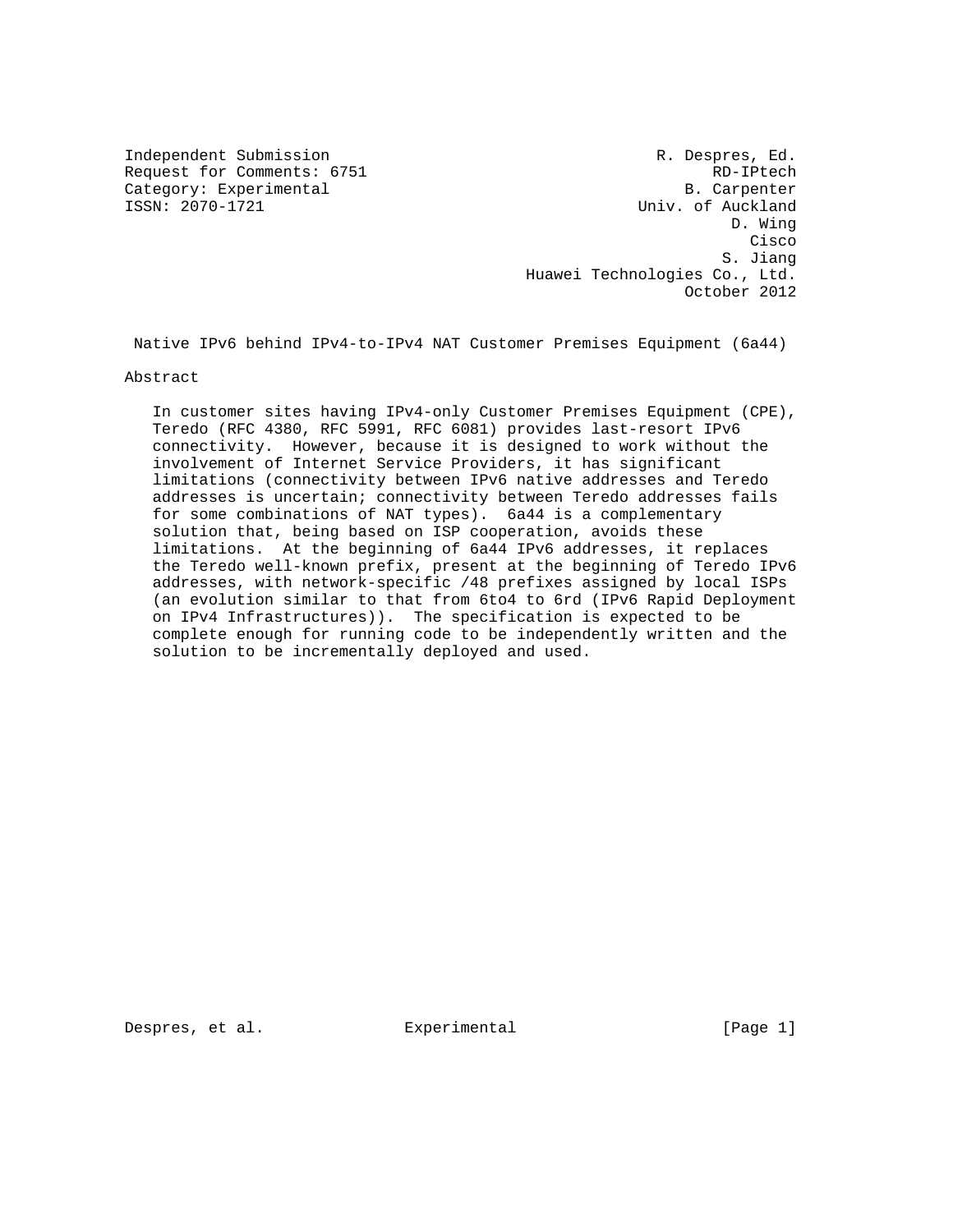Status of This Memo

 This document is not an Internet Standards Track specification; it is published for examination, experimental implementation, and evaluation.

 This document defines an Experimental Protocol for the Internet community. This is a contribution to the RFC Series, independently of any other RFC stream. The RFC Editor has chosen to publish this document at its discretion and makes no statement about its value for implementation or deployment. Documents approved for publication by the RFC Editor are not a candidate for any level of Internet Standard; see Section 2 of RFC 5741.

 Information about the current status of this document, any errata, and how to provide feedback on it may be obtained at http://www.rfc-editor.org/info/rfc6751.

Copyright Notice

 Copyright (c) 2012 IETF Trust and the persons identified as the document authors. All rights reserved.

 This document is subject to BCP 78 and the IETF Trust's Legal Provisions Relating to IETF Documents (http://trustee.ietf.org/license-info) in effect on the date of publication of this document. Please review these documents carefully, as they describe your rights and restrictions with respect to this document.

Despres, et al. Experimental [Page 2]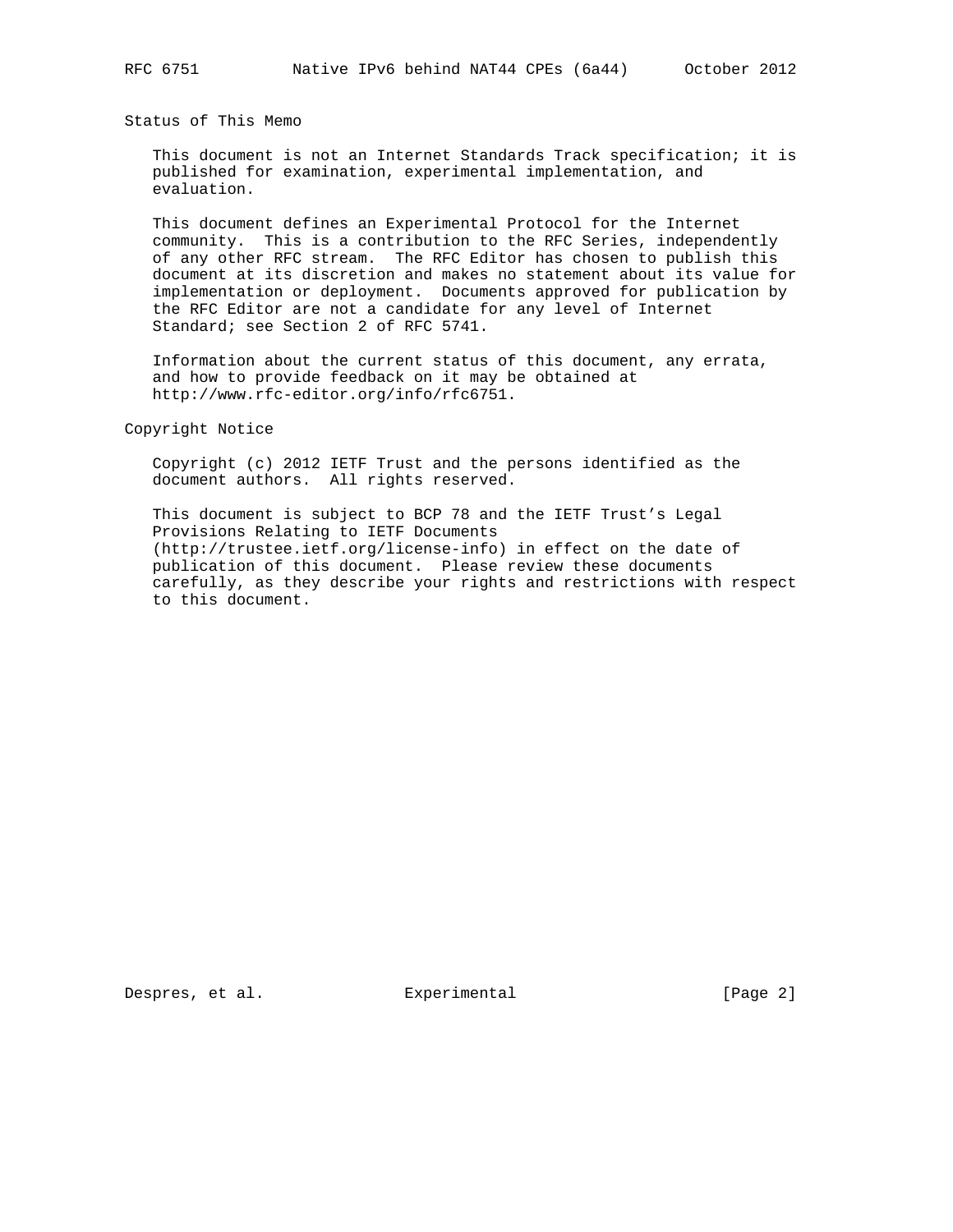| 2 <sub>1</sub> |                                                          |
|----------------|----------------------------------------------------------|
|                |                                                          |
|                | 4. Design Goals, Requirements, and Model of Operation 7  |
|                |                                                          |
|                | 4.2. Native IPv6 Connectivity for Unmanaged Hosts behind |
|                |                                                          |
|                |                                                          |
|                |                                                          |
| 5 <sub>1</sub> |                                                          |
|                | 6. Specification of Clients and Relays 14                |
|                |                                                          |
|                | 6.2. IPv6 Packet Encapsulations 14                       |
|                |                                                          |
|                |                                                          |
|                |                                                          |
|                |                                                          |
|                |                                                          |
|                |                                                          |
|                |                                                          |
|                | 6.6.1. Relay Reception in IPv6 23                        |
|                | 6.6.2. Relay Reception in IPv4 24                        |
|                | 6.7. Implementation of Automatic Sunset 26               |
|                |                                                          |
| $\mathsf{R}$   |                                                          |
|                |                                                          |
|                |                                                          |
|                |                                                          |
|                |                                                          |

## 1. Introduction

 Although most Customer Premises Equipment (CPE) should soon be dual stack capable, a large installed base of IPv4-only CPEs is likely to remain for several years. Their operation is based on IPv4-to-IPv4 NATs (NAT44s). Also, due to the IPv4 address shortage, more and more Internet Service Providers (ISPs), and more and more mobile operators, will assign private IPv4 addresses ([RFC1918]) to their customers (the [NAT444] model). For rapid and extensive use of IPv6 [RFC2460], there is therefore a need for IPv6 connectivity behind NAT44s, including those of the [NAT444] model.

Despres, et al. Experimental Experimental [Page 3]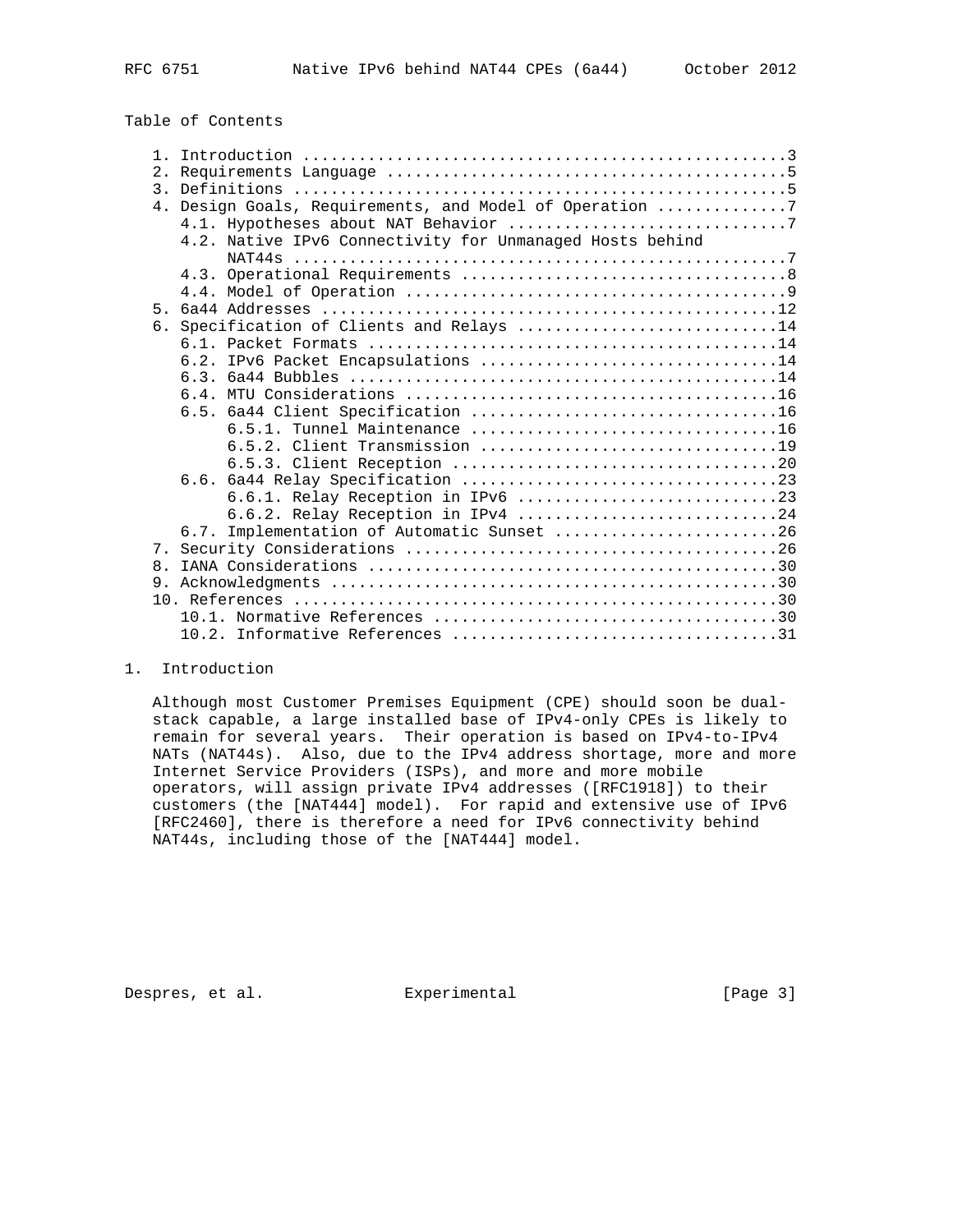At the moment, there are two tunneling techniques specified for IPv6 connectivity behind NAT44s:

- o Configured tunnels. These involve tunnel brokers with which users must register [RFC3053]. Well-known examples include deployments of the Hexago tool, and the SixXS collaboration, which are suitable for IPv6 early trials. However, this approach is not adequate for mass deployment: it imposes the restriction that even if two hosts are in the same customer site, IPv6 packets between them must transit via tunnel servers, which may be far away.
- o Automatic Teredo tunnels [RFC4380] [RFC5991]. Teredo is specified as a last-resort solution that, due to its objective to work without local ISP involvement, has the following limitations:
	- \* Connectivity between IPv6 native addresses and Teredo addresses is uncertain. (As explained in [RFC4380] Section 8.3, this connectivity depends on paths being available from all IPv6 native addresses to some Teredo relays. ISPs lack sufficient motivations to ensure it.)
	- \* Between two Teredo addresses, IPv6 connectivity fails for some combinations of NAT44 types ([RFC6081] Section 3).
	- \* According to [RFC4380] Section 5.2, each Teredo host has to be configured with the IPv4 address of a Teredo server (a constraint that can, however, be avoided in some implementations).

 6a44 is designed to avoid Teredo limitations: with 6a44, ISPs can participate in the solution. The approach for this is similar to the approach that permitted 6rd [RFC5569] [RFC5969] to avoid the limitations of 6to4 [RFC3056] [RFC3068]: at the beginning of IPv6 addresses, the Teredo well-known prefix is replaced by network specific prefixes assigned by local ISPs.

 This document is organized as follows: terms used in the document are defined in Section 3; design goals and model of operation are presented in Section 4; Section 5 describes the format of 6a44 IPv6 addresses; Section 6 specifies in detail the behaviors of 6a44 clients and 6a44 relays; security and IANA considerations are covered in Sections 7 and 8, respectively.

 This specification is expected to be complete enough for running code to be independently written and the solution to be incrementally deployed and used. Its status is Experimental rather than Standards Track, to reflect uncertainty as to which major Internet players may be willing to support it.

Despres, et al. Experimental Experimental [Page 4]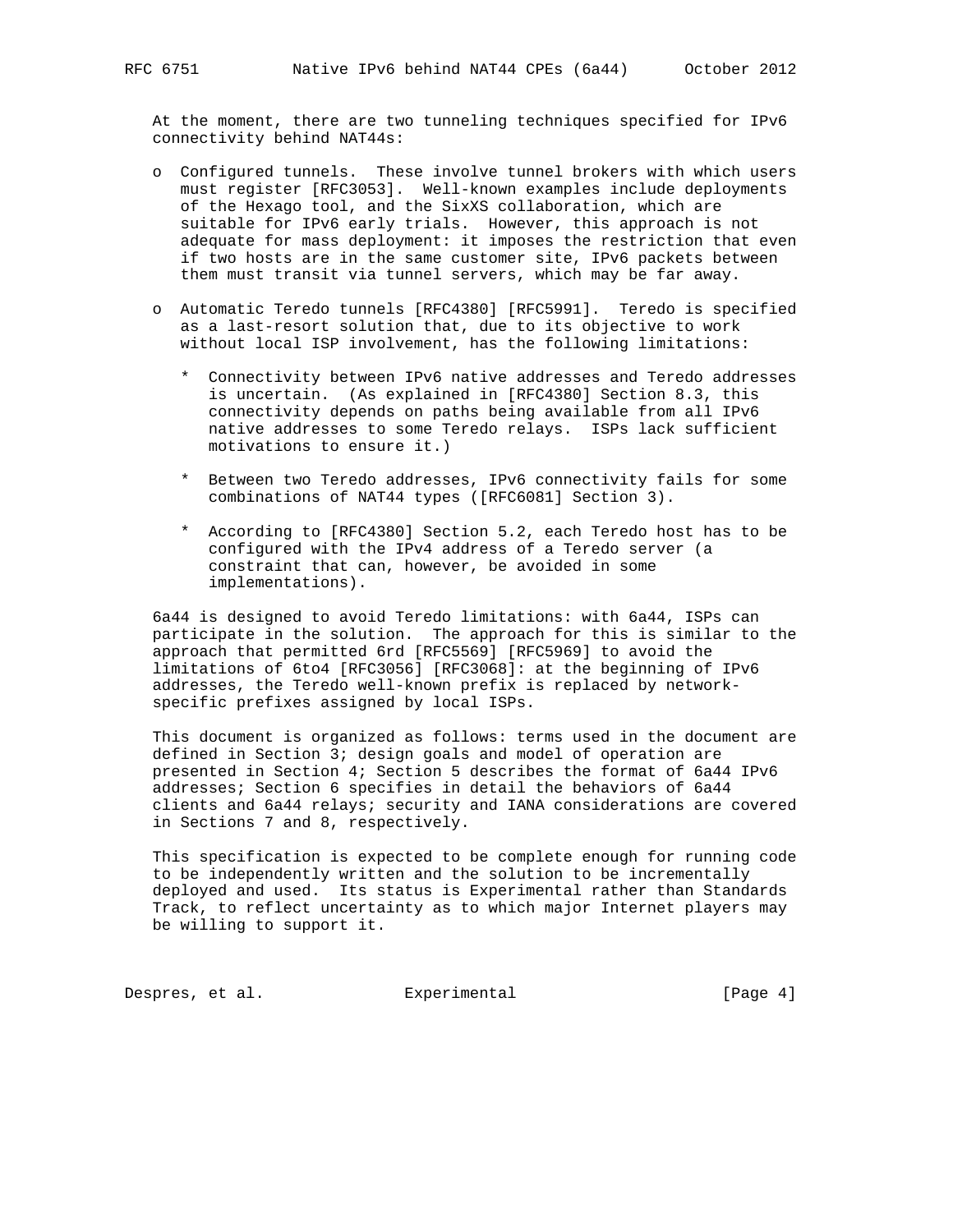2. Requirements Language

 The key words "MUST", "MUST NOT", "REQUIRED", "SHALL", "SHALL NOT", "SHOULD", "SHOULD NOT", "RECOMMENDED", "MAY", and "OPTIONAL" in this document are to be interpreted as described in [RFC2119].

3. Definitions

The following definitions are used in this document:

MAJOR NEW DEFINITIONS

- 6a44 ISP network: An IPv4-capable ISP network that supports at least one 6a44 relay. Additional conditions are that it assigns individual IPv4 addresses to its customer sites (global or private), that it supports ingress filtering [RFC2827], and that its path MTUs are at least 1308 octets.
- 6a44 relay: A node that supports the 6a44 relay function defined in this document and that has interfaces to an IPv6-capable upstream network and to an IPv4-capable downstream network.
- 6a44 client: A host that supports the 6a44 client function defined in this document and has no means other than 6a44 to have an IPv6 native address.
- 6a44 tunnel: A tunnel established and maintained between a 6a44 client and 6a44 relays of its ISP network.
- 6a44 bubble: A UDP/IPv4 packet sent from a 6a44 client to the 6a44-relay address, or vice versa, and having a UDP payload that cannot be confused with an IPv6 packet. In the client-to-relay direction, it is a request for a response bubble. In the relay to-client direction, it conveys the up-to-date IPv6 prefix of the client.

SECONDARY NEW DEFINITIONS

 (This list is for reference and can be skipped by readers familiar with the usual terminology.)

- 6a44 service: The service offered by a 6a44 ISP network to its 6a44 clients.
- 6a44-client IPv6 address: The IPv6 address of a 6a44 client. It is composed of the client IPv6 prefix, received from a 6a44 relay, followed by the client local IPv4 address.

Despres, et al. Experimental Experimental [Page 5]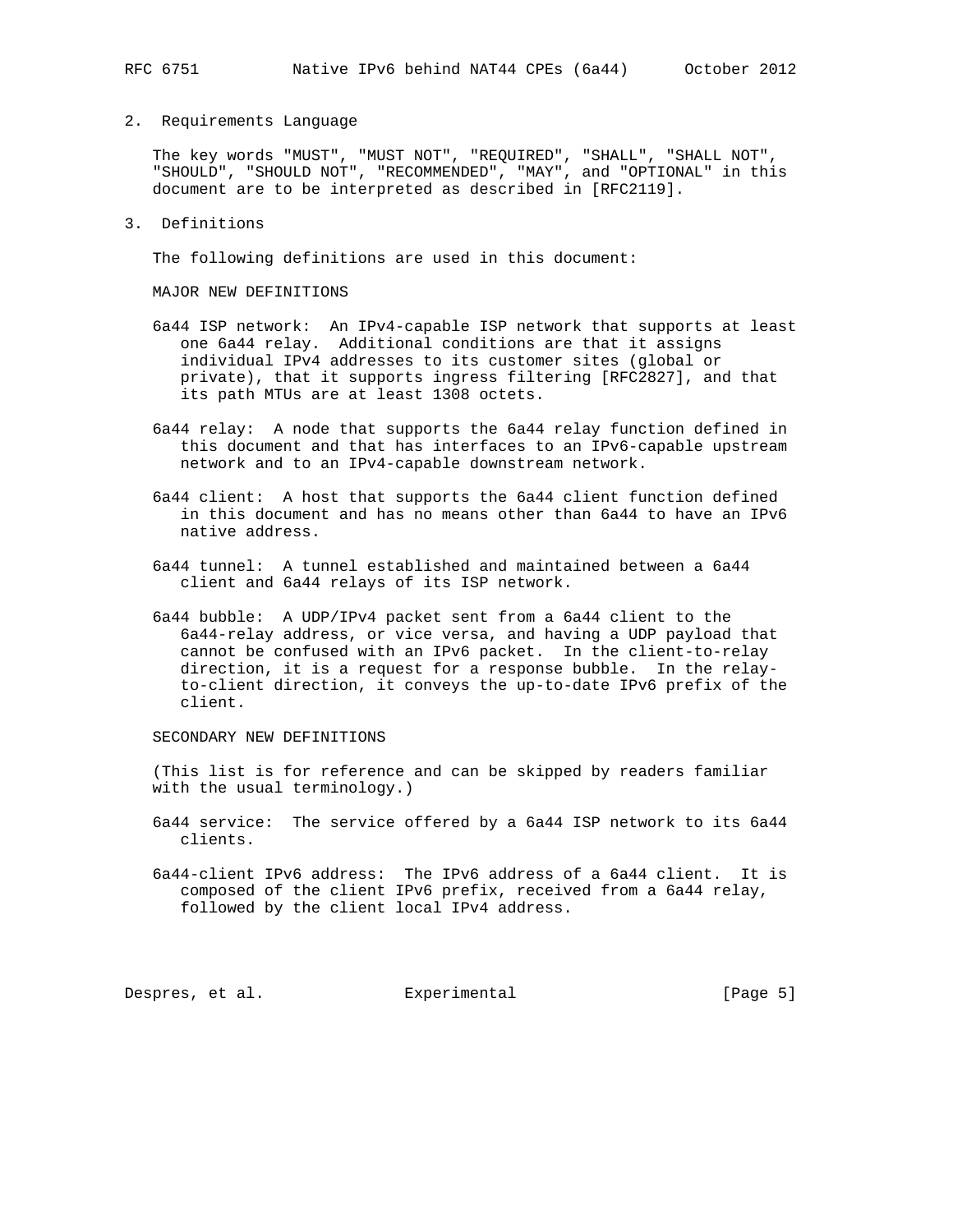6a44-client IPv6 prefix: For a 6a44 client, the IPv6 prefix (/96) composed of the IPv6 prefix of the local 6a44 network (/48) followed by the UDP/IPv4 mapped address of the client (32 + 16 bits).

- 6a44-client UDP/IPv4 mapped address: For a 6a44 client, the external UDP/IPv4 address that, in the CPE NAT44 of the site, is that of its 6a44 tunnel.
- 6a44-client UDP/IPv4 local address: For a 6a44 client, the combination of its local IPv4 address and the 6a44 port.
- 6a44 port: UDP port 1027, reserved by IANA for 6a44 (see Section 8).
- 6a44-relay UDP/IPv4 address: The UDP/IPv4 address composed of the 6a44-relay anycast address and the 6a44 port.
- 6a44-relay anycast address: IPv4 anycast address 192.88.99.2, reserved by IANA for 6a44 (see Section 8).
- 6a44-network IPv6 prefix: An IPv6 /48 prefix assigned by an ISP to a 6a44 network.
- USUAL DEFINITIONS
- (This list is for reference and can be skipped by readers familiar with the usual terminology.)
- Upstream direction: For a network border node, the direction toward the Internet core.
- Downstream direction: For a network border node, the direction toward end-user nodes (opposite to the upstream direction).
- IPv4 private address: An address that starts with one of the three [RFC1918] prefixes (10/8, 172.16/12, or 192.168/16).
- IPv6 native address: An IPv6 global unicast address that starts with an aggregatable prefix assigned to an ISP.

UDP/IPv4 address: The combination of an IPv4 address and a UDP port.

UDP/IPv4 packet: A UDP datagram contained in an IPv4 packet.

IPv6/UDP/IPv4 packet: An IPv6 packet contained in a UDP/IPv4 packet.

Despres, et al. Experimental [Page 6]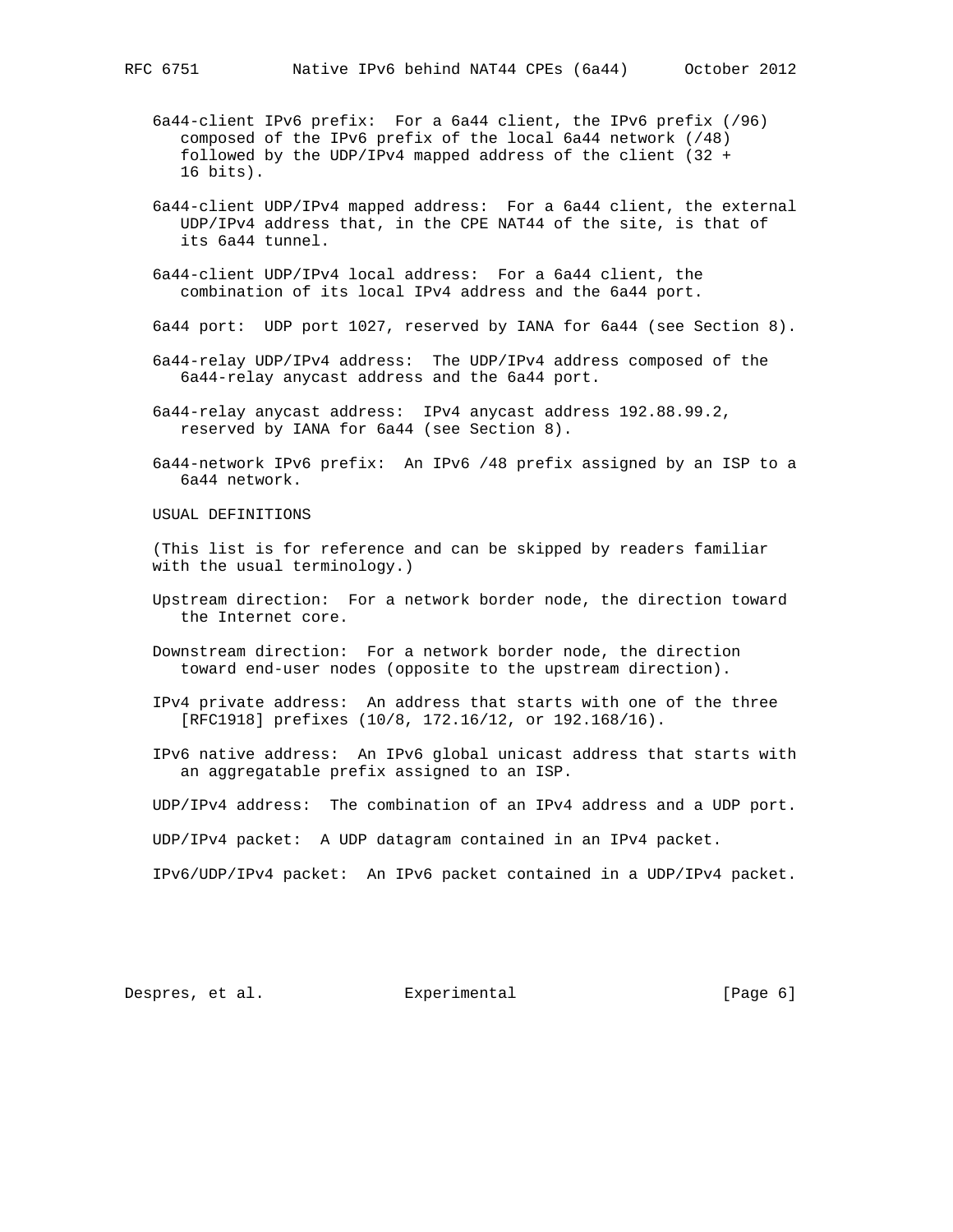4. Design Goals, Requirements, and Model of Operation

4.1. Hypotheses about NAT Behavior

 6a44 is designed to work with NAT44 behaviors identified in Section 3 of [RFC6081]. In particular, it has to work with endpoint-dependent mappings as well as with endpoint-independent mappings, including cases where there are dynamic changes from one mode to the other.

 The only assumption is that, after a mapping has been established in the NAT44, it is maintained as long as it is reused at least once, in each direction, every 30 seconds.

 NOTE: 30 seconds is the value used for the same mapping-maintenance purpose in Teredo [RFC4380] and in SIP [RFC5626].

4.2. Native IPv6 Connectivity for Unmanaged Hosts behind NAT44s

 The objective remains that, as soon as possible, CPEs and ISPs support IPv6 native prefixes. 6a44 is therefore designed only as a temporary solution for hosts to obtain IPv6 native addresses in sites whose CPEs are not IPv6 capable yet.

 As noted in Section 1, IPv6 native addresses obtainable with configured tunnels have important limitations. However, compared to 6a44 addresses, they have the advantage of remaining unchanged in the case of NAT44 reset. 6a44 therefore remains the last-resort solution for IPv6 native addresses in unmanaged hosts of IPv4-only-CPE sites, while configured tunnels may still be preferred for some managed hosts if reported limitations of configured tunnels are judged to be acceptable. As their scopes are different, the two solutions can usefully coexist.

 Note that Teredo remains a last-resort solution for hosts to have IPv6 addresses where IPv6 native addresses cannot be made available (and where Teredo limitations are judged to be acceptable).

Despres, et al. Experimental [Page 7]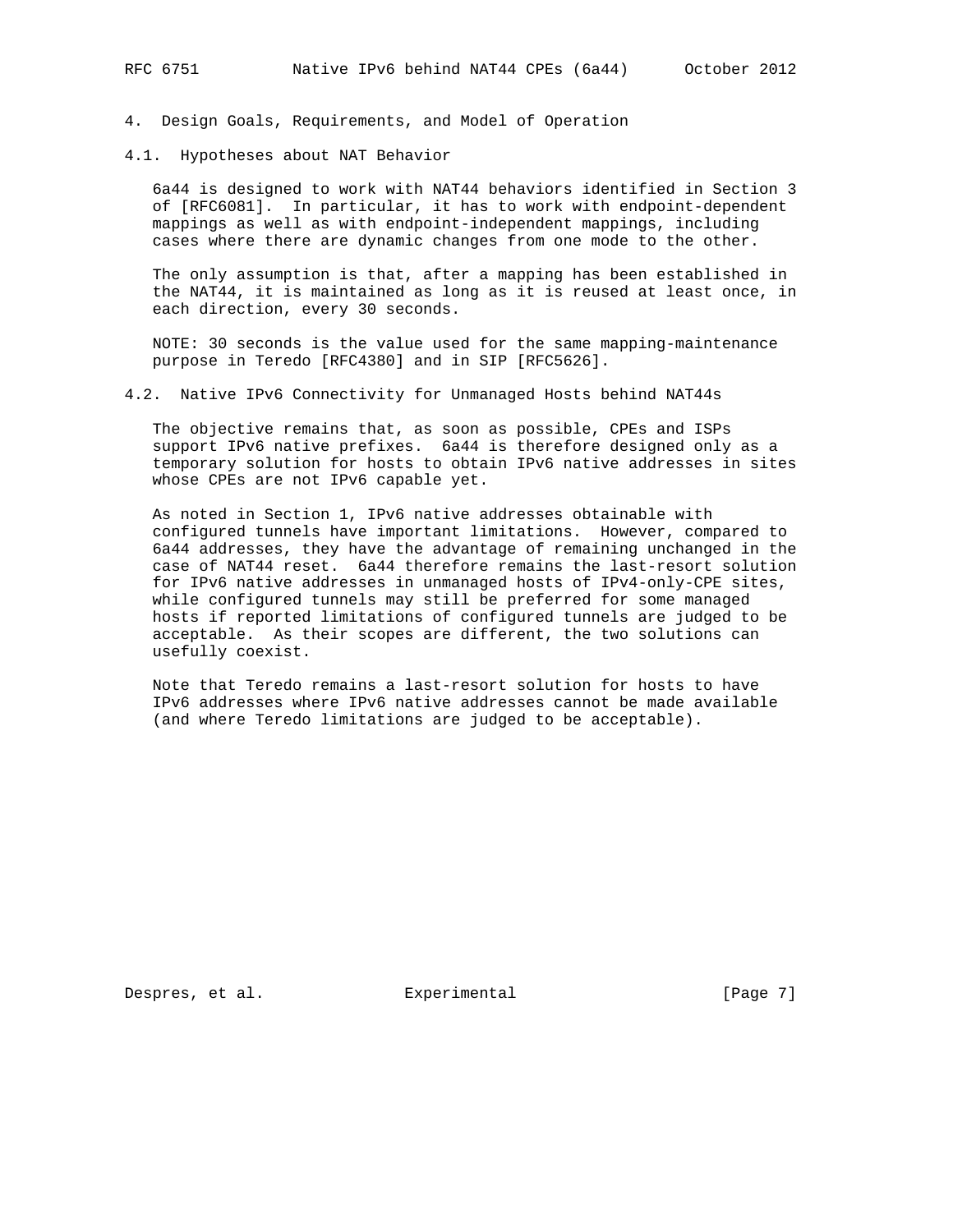4.3. Operational Requirements

Operational requirements of 6a44 include the following:

- Robust IPv6 connectivity: A node having a 6a44 address must have paths across the Internet to and from all IPv6 native addresses that are not subject to voluntary firewall filtering.
- Intra-site path efficiency: Packets exchanged between 6a44 clients that are behind the same CPE NAT44 must not have to traverse it. If these clients have IPv4 connectivity using their private IPv4 addresses, they must also have IPv6 connectivity using their 6a44 addresses.
- Plug-and-play operation of 6a44 clients: In order to obtain a 6a44 address from its local ISP, a 6a44 client must need no parameter configuration.
- Scalability of ISP functions: For the solution to be easily scalable, ISP-supported functions have to be completely stateless.
- Anti-spoofing protection: Where address anti-spoofing is ensured in IPv4 with ingress filtering [RFC2827] [RFC3704], IPv6 addresses must benefit from the same degree of anti-spoofing protection.
- Overall operational simplicity: To paraphrase what Antoine de Saint- Exupery said in [TheTool], "it seems that perfection is attained not when there is nothing more to add, but when there is nothing more to remove".
- Incremental deployability: Hosts and ISP networks must be able to become 6a44 capable independently of each other. IPv6 must be operational where both are available, and there must be no perceptible effect where they are not both available.

Despres, et al. Experimental [Page 8]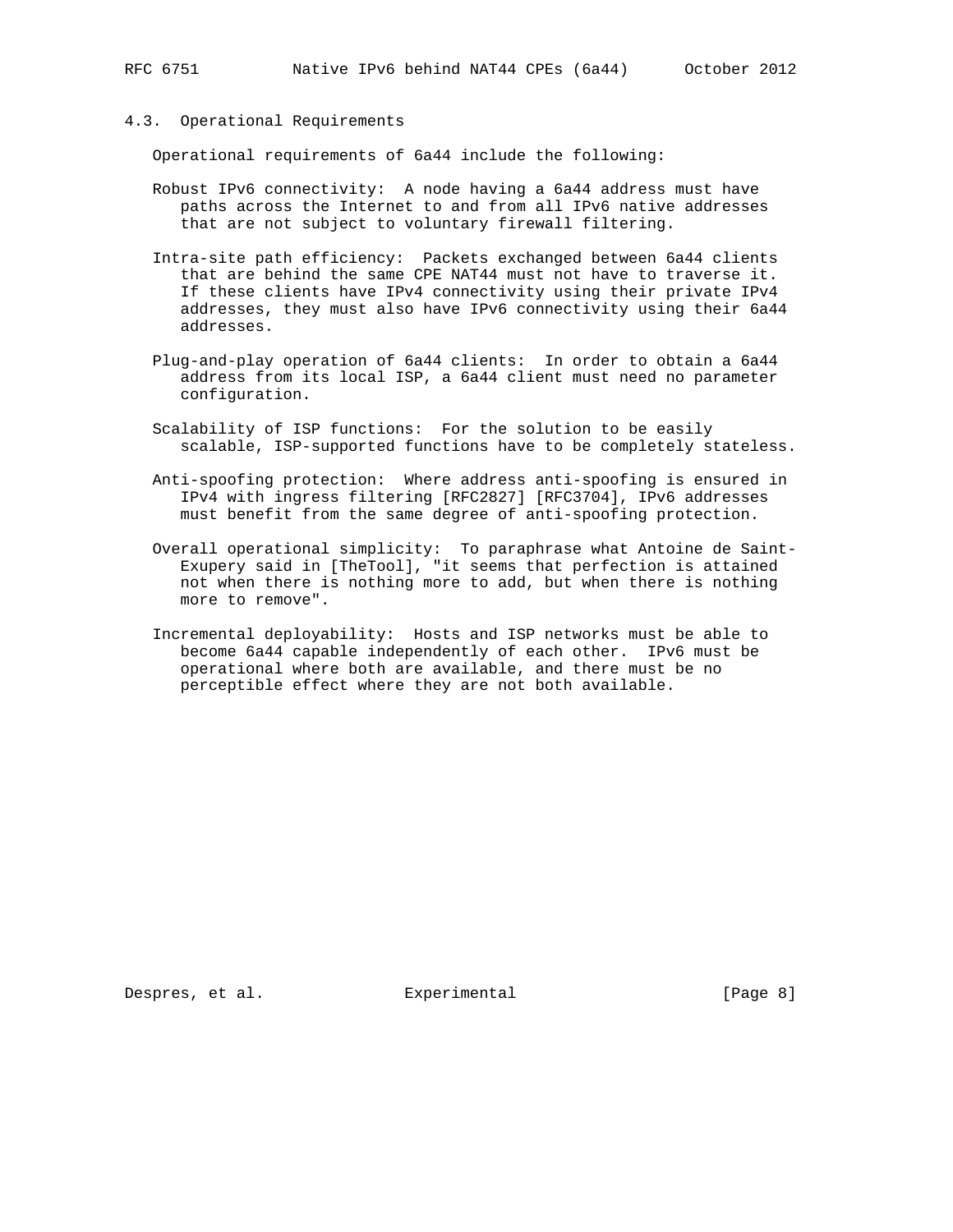# 4.4. Model of Operation

 Operation of 6a44 involves two types of nodes: 6a44 clients and 6a44 relays. Figure 1 shows the two applicability scenarios:

- o In the first one, IPv4 addresses assigned to customer sites are global IPv4.
- o In the second one, they are private IPv4 addresses (the [NAT444] model, where ISPs operate one or several NAT44s, also called Carrier-Grade NATs (CGNs)).





Despres, et al. Experimental Experimental [Page 9]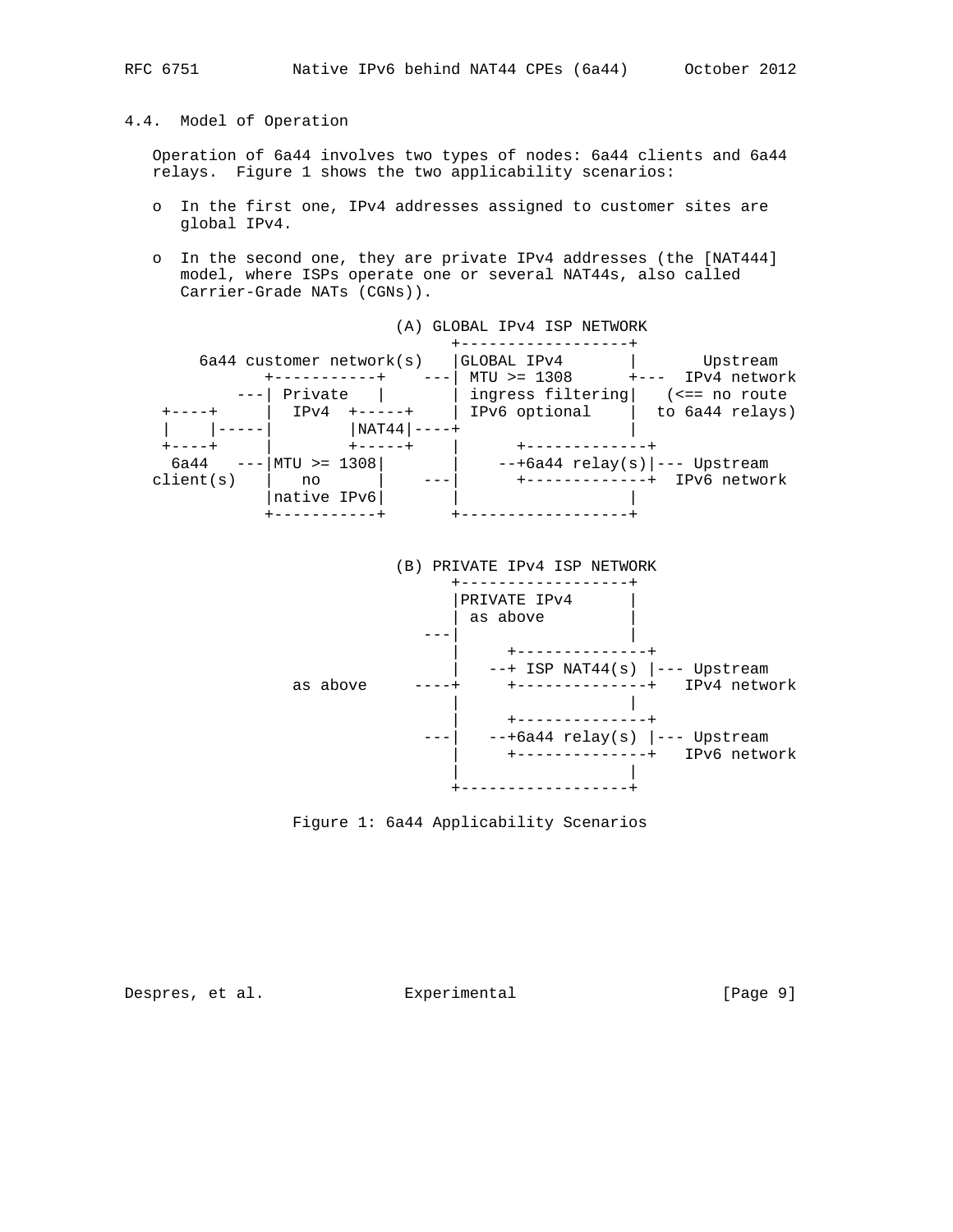In both configurations, the ISP network may also assign IPv6 prefixes to customer sites:

- o If customer sites are only assigned IPv4 addresses (IPv6 prefix available neither natively nor with any tunnel), 6a44 applies not only to sites whose CPEs are IPv4-only capable but also to those whose CPEs are dual-stack capable.
- o If customer sites are assigned both IPv4 addresses and IPv6 prefixes, 6a44 only applies to sites whose CPEs are IPv4-only capable.

 Figure 2 illustrates paths of IPv6 packets between a 6a44 client, A, and various possible locations of remote hosts (E in the same site, F in another 6a44 site of the same ISP, G in a non-6a44 IPv6 site of the same ISP, D in an IPv6 site of another ISP). Between 6a44 clients of a same site, IPv6 packets are encapsulated in IPv4 packets. Those between 6a44 clients and 6a44 relays are encapsulated in UDP/IPv4 packets.

6a44 operates as follows (details in Section 6):

- 1. A 6a44 client starts operation by sending a 6a44 bubble to the 6a44-relay UDP/IPv4 address.
- 2. When a 6a44 relay receives a bubble from one of its 6a44 clients, it returns to this client a bubble containing the IPv6 prefix of this client.
- 3. When a 6a44 client receives a bubble from a 6a44 relay, it updates (or confirms) its 6a44 address. It is an update if the client has no IPv6 address yet or if, due to a CPE reset, this address has changed. After receiving a bubble, a client is ready to start, or to continue, IPv6 operation.
- 4. When a 6a44 client having a 6a44 address has an IPv6 packet to send whose destination IS in the same customer site, it encapsulates it in an IPv4 packet whose destination is found in the IPv6 destination address. It then sends the resulting IPv6/ IPv4 packet.
- 5. When a 6a44 client receives a valid IPv6/IPv4 packet from a 6a44 client of the same site, it decapsulates the IPv6 packet and submits it to further IPv6 processing.

Despres, et al. Experimental [Page 10]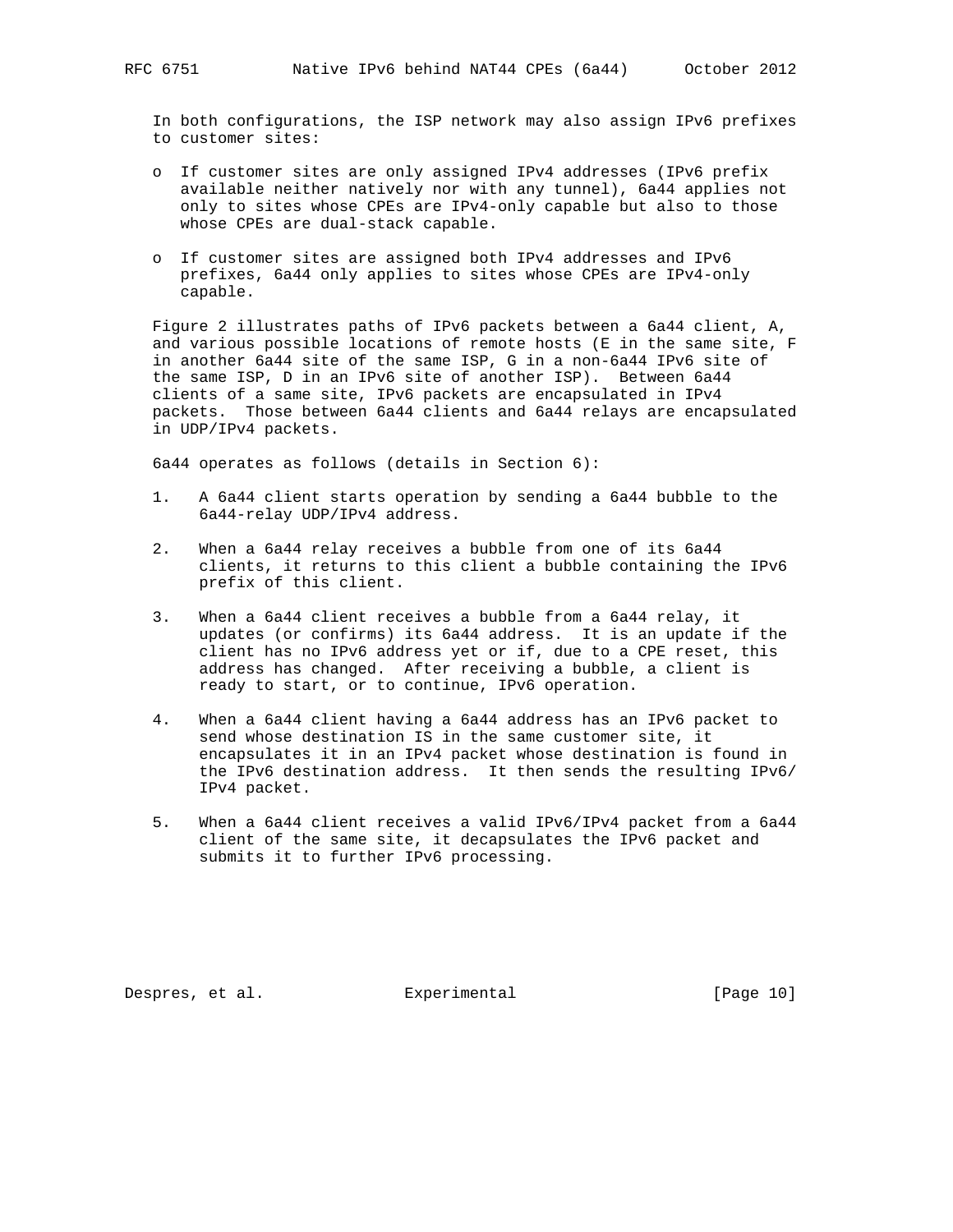- 6. When a 6a44 client having a 6a44 address has an IPv6 packet to send whose destination IS NOT in the same customer site, it encapsulates the packet in a UDP/IPv4 packet whose destination is the 6a44-relay UDP/IPv4 address. It then sends the IPv6/UDP/ IPv4 packet.
- 7. When a 6a44 relay receives via its IPv4 interface a valid IPv6/ UDP/IPv4 packet whose destination IS one of its 6a44 clients, it forwards the contained IPv6 packet in a modified IPv6/UDP/IPv4 packet. The UDP/IPv4 destination of this packet is found in the IPv6 destination address.
- 8. When a 6a44 client receives a valid IPv6/UDP/IPv4 packet from a 6a44 relay, it decapsulates the IPv6 packet and submits it to further IPv6 processing.
- 9. When a 6a44 relay receives via its IPv4 interface a valid IPv6/ UDP/IPv4 packet whose IPv6 destination IS NOT one of its 6a44 clients, it decapsulates the IPv6 packet and sends it via its IPv6 interface.
- 10. When a 6a44 relay receives via its IPv6 interface a valid IPv6 packet whose destination is one of its 6a44 clients, it encapsulates the packet in a UDP/IPv4 packet whose destination is the UDP/IPv4 address found in the IPv6 destination address. It then sends the resulting IPv6/UDP/IPv4 packet via its IPv4 interface.
- 11. To maintain the NAT44 mapping of its 6a44 tunnel, and to quickly detect the need to change its 6a44 address in case of NAT44 reset, a 6a44 client from time to time sends a bubble to the 6a44-relay address (see Section 6.5.1).
- 12. When a 6a44 relay receives via its IPv4 interface an IPv6/UDP/ IPv4 packet whose IPv6 and UDP/IPv4 source addresses are not consistent, it discards the invalid packet and returns a bubble to the UDP/IPv4 source address. (This permits the 6a44 client at this address to update its IPv6 address.)

Despres, et al. Experimental [Page 11]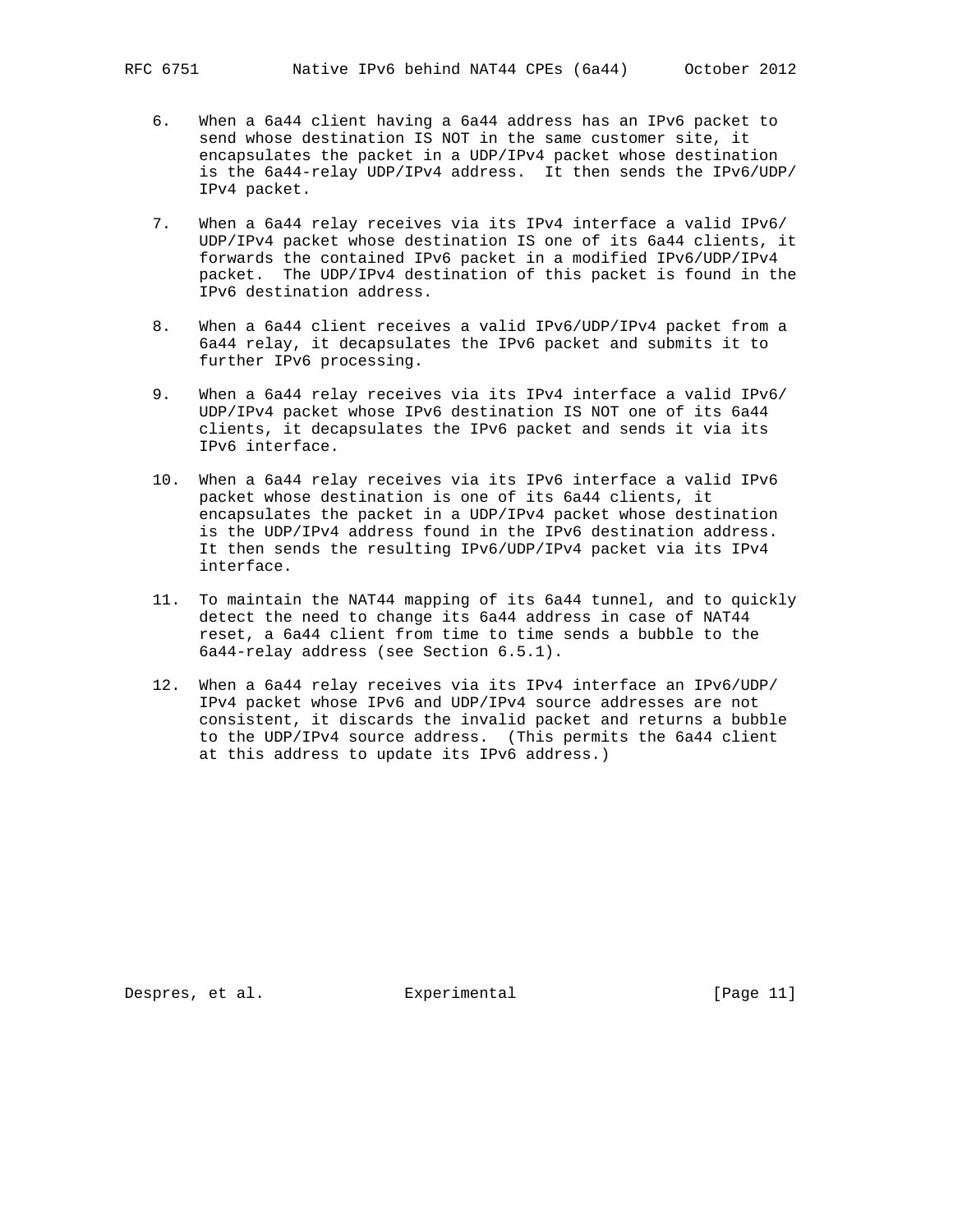

Despres, et al. Experimental [Page 12]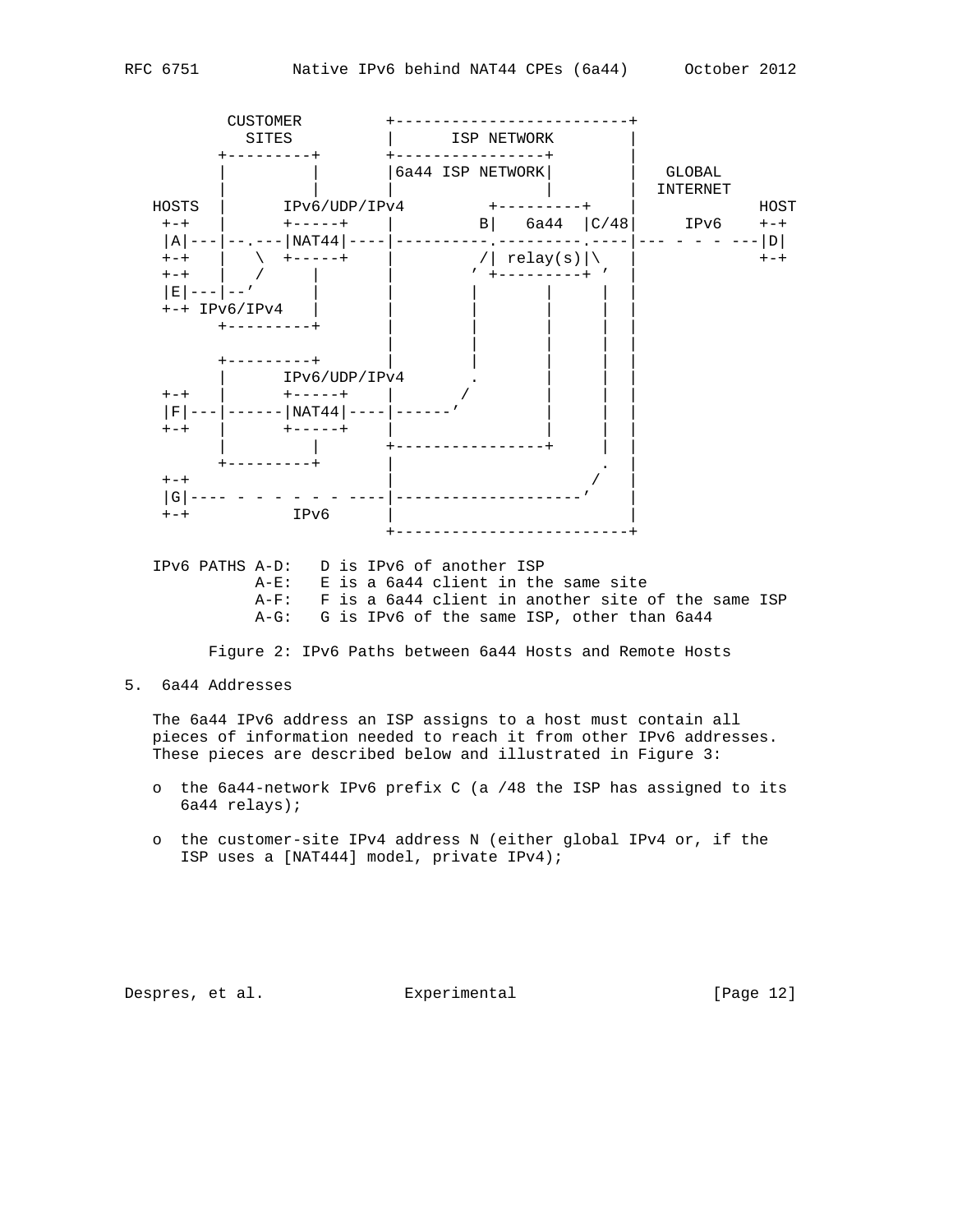- o the mapped port Z of the 6a44 tunnel (i.e., the external port assigned by the NAT44 to the tunnel that the client maintains between its UDP/IPv4 local address A:W and the 6a44-relay UDP/IPv4 address B:W);
- o the client local IPv4 address A (i.e., the private IPv4 address assigned to the client in its customer site; it is needed for intra-site IPv6 connectivity).



(\*) With NAT44(s) between client and CPE, a:w may differ from A:W

|                                                                                                                         | 48                                   | 79 80                                 | 95 96                                    |  |  |  |  |
|-------------------------------------------------------------------------------------------------------------------------|--------------------------------------|---------------------------------------|------------------------------------------|--|--|--|--|
| 6a44-network<br>IPv6 prefix                                                                                             | Customer-site<br>IPv4 address<br>(N) | Tunnel  <br>$ $ mapped $ $<br>port(Z) | 6a44-client<br>local IPv4<br>address (A) |  |  |  |  |
| $6a44$ -client<br>$\leftarrow$ - UDP/IPv4 address --><br>6a44-client IPv6 prefix ---------><br>6a44-client IPv6 address |                                      |                                       |                                          |  |  |  |  |

Figure 3: Host-Address Construction

 NOTE: 6a44 addresses are not guaranteed to comply with the rule listed in [RFC4291], according to which bits 64-127 of aggregatable unicast addresses have to be in Modified-EUI-64 Interface Identifier (IID) format. However, these bits within the 6a44 addresses are interpreted only where 6a44 addresses are processed, i.e., in 6a44

Despres, et al. Experimental [Page 13]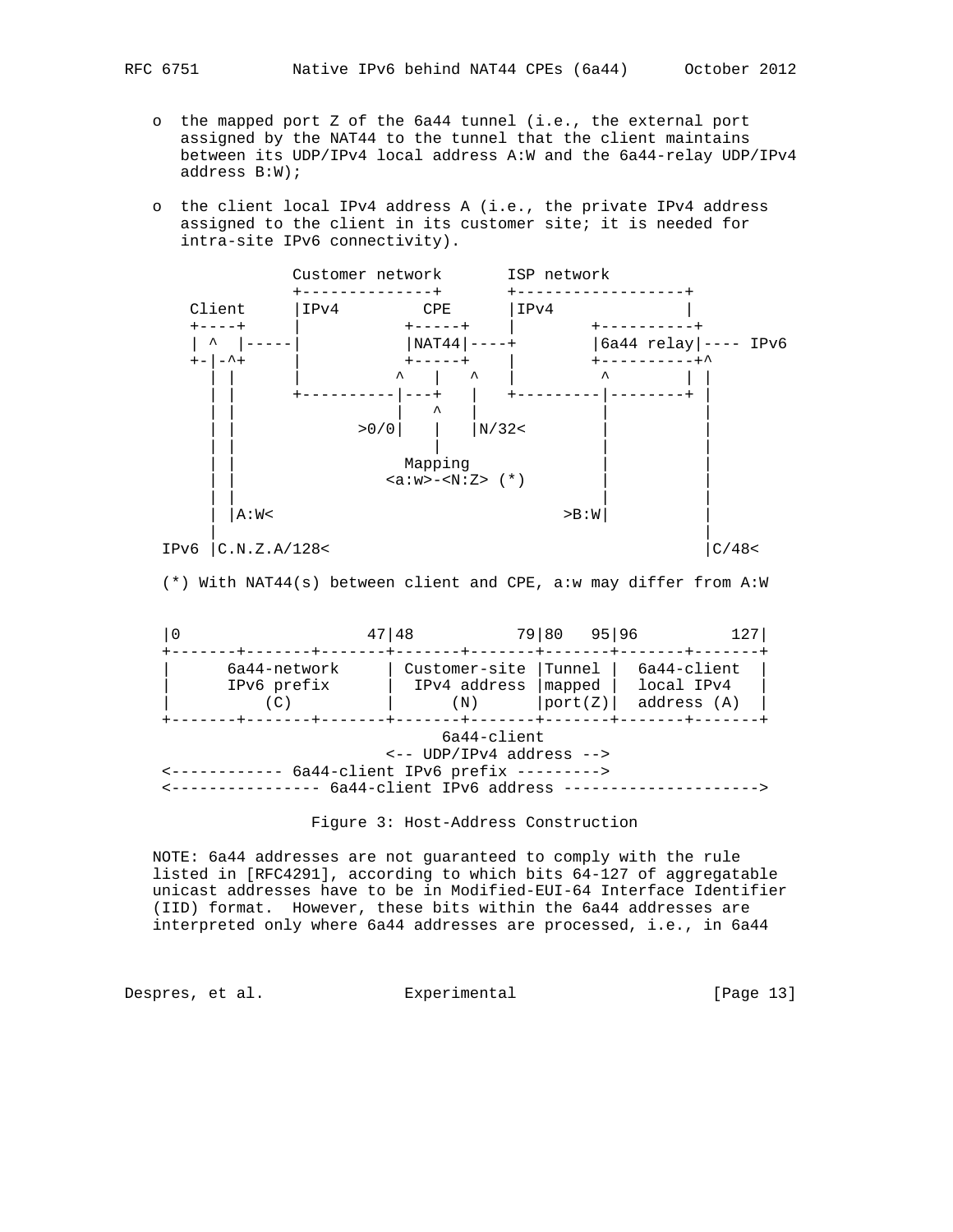relays and clients. No operational problem is therefore foreseen. Besides, because it is a purely transitional tool, it shouldn't prevent any "development of future technology that can take advantage of interface identifiers with universal scope" (the purpose of this format, as expressed in [RFC4291].

- 6. Specification of Clients and Relays
- 6.1. Packet Formats
- 6.2. IPv6 Packet Encapsulations

 For NAT44 traversal, an IPv6 packet transmitted from a 6a44 client to a 6a44 relay, or vice versa, is encapsulated in a UDP/IP packet whose source and destination addresses are those of the two endpoints (A:W and B:W in the notations of Figure 3). The IPv4 packet is that of a complete datagram (its more-fragment bit is set to 0, its offset is set to 0, and its datagram identification may be set to 0). The UDP checksum is set to 0 (there is no need for an additional layer of checksum protection). The length of the IPv6 packet SHOULD NOT exceed 1280 octets (see Section 6.4).

| Octets: 0 |  | 20  28 |                                                       | 68 |  |
|-----------|--|--------|-------------------------------------------------------|----|--|
|           |  |        | IPv4       UDP       IPv6 header         IPv6 payload |    |  |

 An IPv6 packet transmitted from a 6a44 client to another 6a44 client of the same site is encapsulated in an IPv4 packet whose source and destination addresses are the private IPv4 addresses of the two hosts. The IPv4 packet is that of a complete datagram (its more-fragment bit is set to 0, its offset is set to 0, and its datagram identification may be set to 0). The size of the IPv6 packet SHOULD NOT exceed 1280 octets (see Section 6.4).

| Octets: 10 | 20<br>the contract of the contract of the contract of the contract of the contract of | 60 |  |
|------------|---------------------------------------------------------------------------------------|----|--|
|            | IPv4   IPv6 header   IPv6 payload                                                     |    |  |

# 6.3. 6a44 Bubbles

 A "bubble" is a UDP/IPv4 packet whose UDP payload is comprised of a "6a44-client IPv6 prefix" field and a "Bubble ID" field and whose UDP checksum is set to 0. Having no UDP checksum protection in bubbles is a simplification that is acceptable because bubble contents are

Despres, et al. Experimental [Page 14]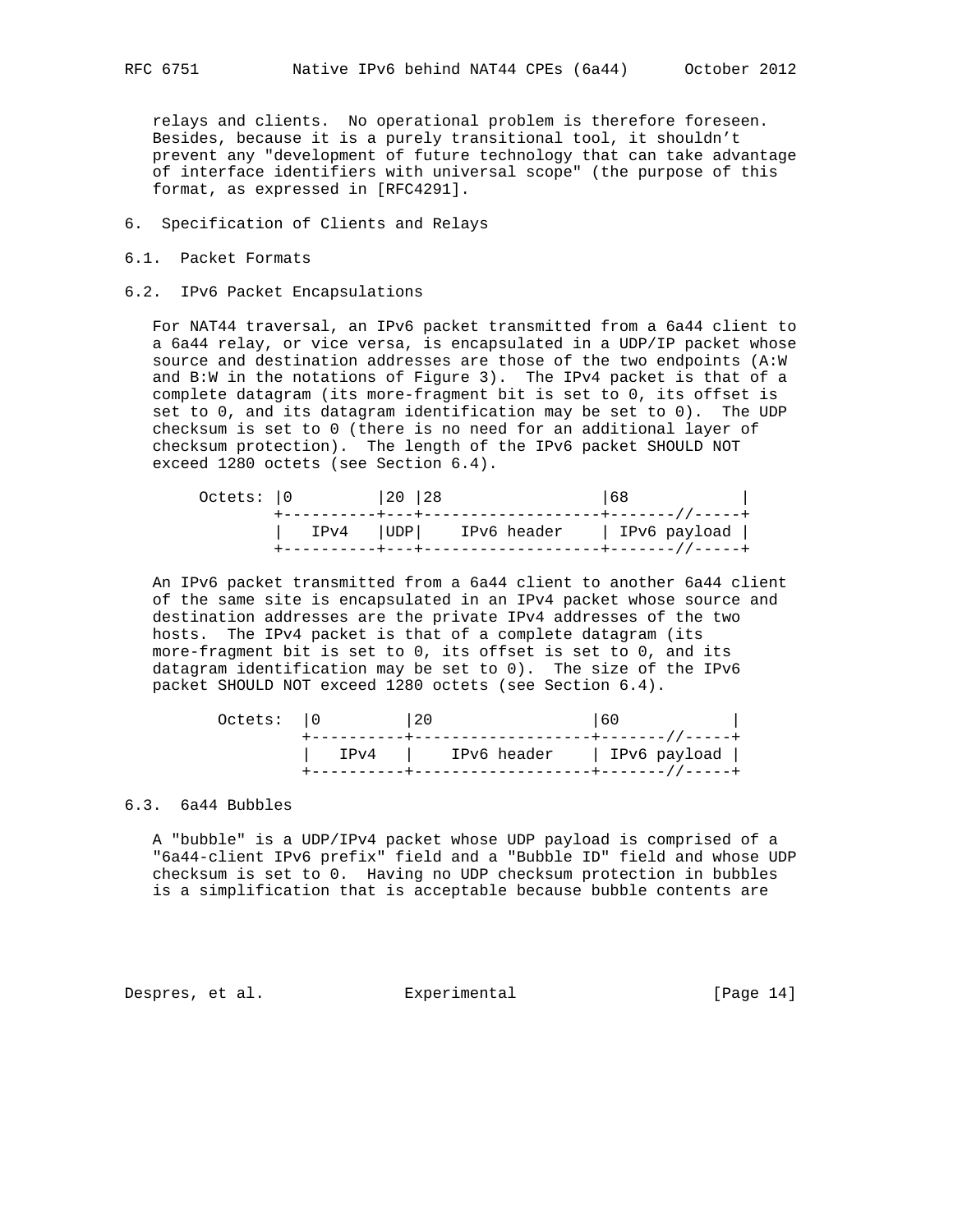regularly updated and non-critical (a client accepting a corrupted IPv6 prefix never leads to any IPv6 packet being accepted by any wrong destination).

 "6a44-client IPv6 prefix" field . from a  $6a44$  client = 0 (also denoted by  $::/96)$  . from a 6a44 relay = 6a44-client IPv6 prefix | Octets: |0 |20 |28| |40 |48 +----------+---+--|-+---+ | IPv4 |UDP| . | . | +----------+---+----+-|-+ | "Bubble ID" field . from a 6a44 client: a client-selected value . from a 6a44 relay: - in a response bubble, copy of the received Bubble ID - in an error-signaling bubble, 0

Figure 4: 6a44 Bubble Format

 In a bubble from a 6a44 client to a 6a44 relay, the "6a44-client IPv6 prefix" field is only reserved space for the response and is set to 0. In a bubble from a 6a44 relay to a 6a44 client, this field contains the IPv6 prefix of the client, left-justified.

 In a bubble from a 6a44 client to a 6a44 relay, the "Bubble ID" field contains a randomly chosen value, renewed under the circumstances defined in Section 6.5.1. In a bubble from a 6a44 relay to a 6a44 client, if the bubble is a response to a bubble received from the client, the field contains the value found in the received bubble; if the bubble is a reaction to a received IPv6/UDP/IPv4 packet whose IPv6 and UDP/IPv4 sources are inconsistent (i.e., not conforming to R44-2 condition (3) in Section 6.6.2), the field is set to 0. The purpose of this field is to protect against 6a44-relay spoofing attacks (see Section 7).

 In order to preserve forward compatibility with any extension of bubble formats -- should one prove useful in the future -- 6a44 clients and 6a44 relays MUST be configured to receive bubbles whose UDP payload lengths are longer than 20 octets (up to that of an IPv6 packet header since, as detailed in Sections 6.5.3 and 6.6.2, bubbles are recognized by the fact that their lengths are shorter than that of tunneled IPv6 packets).

Despres, et al. Experimental [Page 15]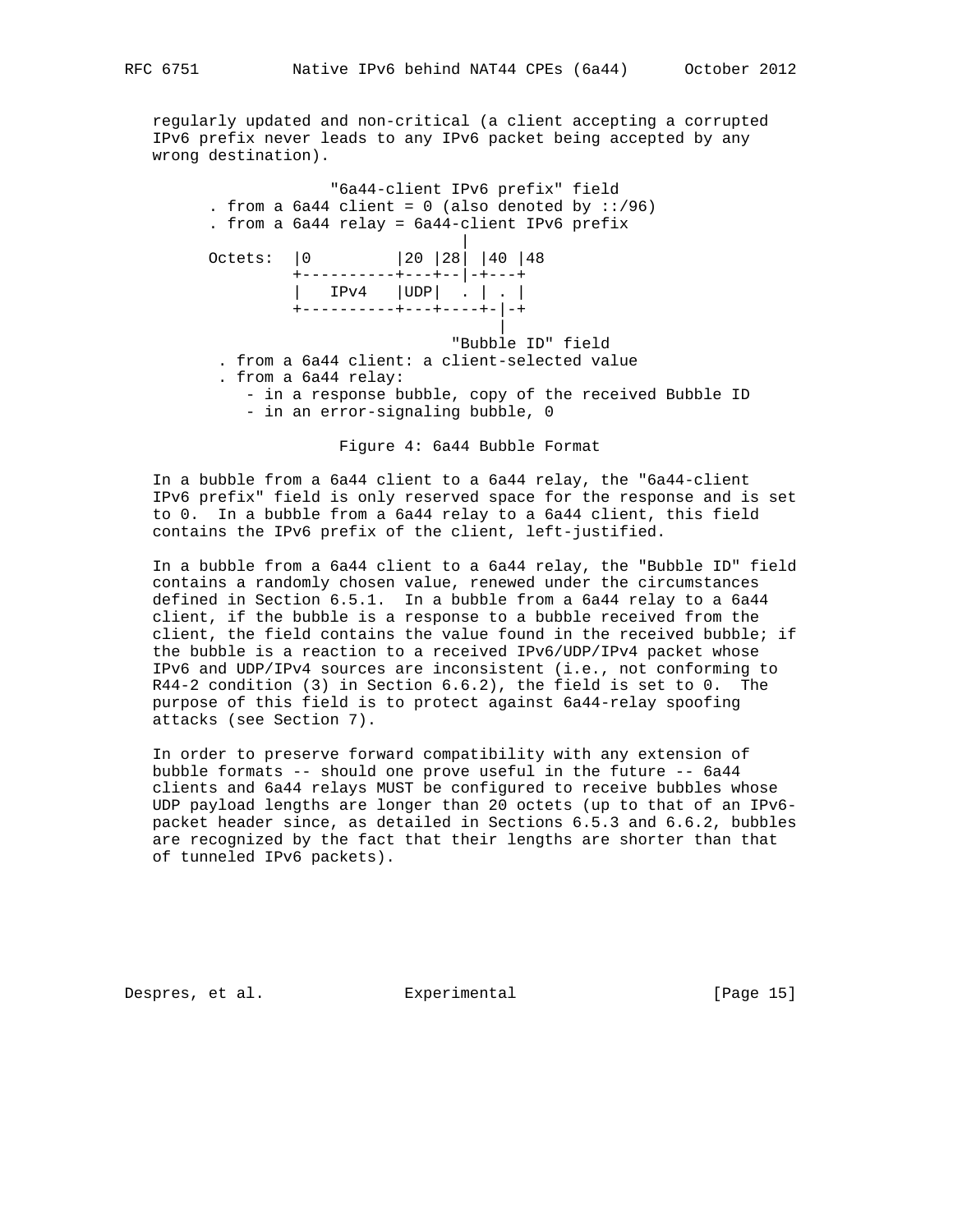## 6.4. MTU Considerations

 Reassembly of a fragmented IPv4 datagram necessitates that its identifier be remembered from reception of the first fragment to reception of the last one, and necessitates a timeout protection against packet losses. If such stateful IP-layer processing would be necessary for 6a44, it would make it more complex than needed, would introduce a vulnerability to denial-of-service attacks, and would impose the restriction that all fragments of a fragmented IPv4 datagram go to the same relay. This last point would be a constraint on how load balancing may be performed between multiple 6a44 relays, and would therefore be detrimental to scalability.

 For 6a44 processing to remain completely stateless, IPv4 packets containing encapsulated IPv6 packets must never be fragmented (DF always set to 1). For this requirement to be met, the following apply:

- o In customer sites, 6a44 clients MUST have IPv4 link MTUs that support encapsulated IPv6 packets of lengths up to 1280 octets, i.e., for IPv6/UDP/IPv4 packets that traverse the CPE, link MTUs of at least 1280+20+8=1308 octets. (This condition is in general satisfied.)
- o For the same reason, 6a44 ISP networks must have IPv4 path MTUs of at least 1308 octets. (This condition is in general satisfied.)
- o 6a44 clients SHOULD limit the size of IPv6 packets they transmit to 1280 octets.
- o 6a44 relays SHOULD set their IPv6 MTU to 1280. (If a relay receives an IPv6 packet longer than this MTU via its IPv6 upstream interface, it MUST return an ICMPv6 Packet Too Big error message.) Typical ISP networks have path MTUs that would permit IPv6 MTUs of 6a44 devices to be longer than 1280 octets, but accepting 1280 octets is a precaution that guarantees against problems with customer sites that may have internal path MTUs smaller than those supported by their ISP networks.
- 6.5. 6a44 Client Specification
- 6.5.1. Tunnel Maintenance

 For a 6a44-client IPv6 address to remain valid, the port mapping of the 6a44 tunnel MUST be maintained in the CPE NAT44.

 For this, the 6a44 client SHOULD apply the equivalent of the following TM-x rules, as illustrated in Figure 5.

Despres, et al. Experimental Experimental [Page 16]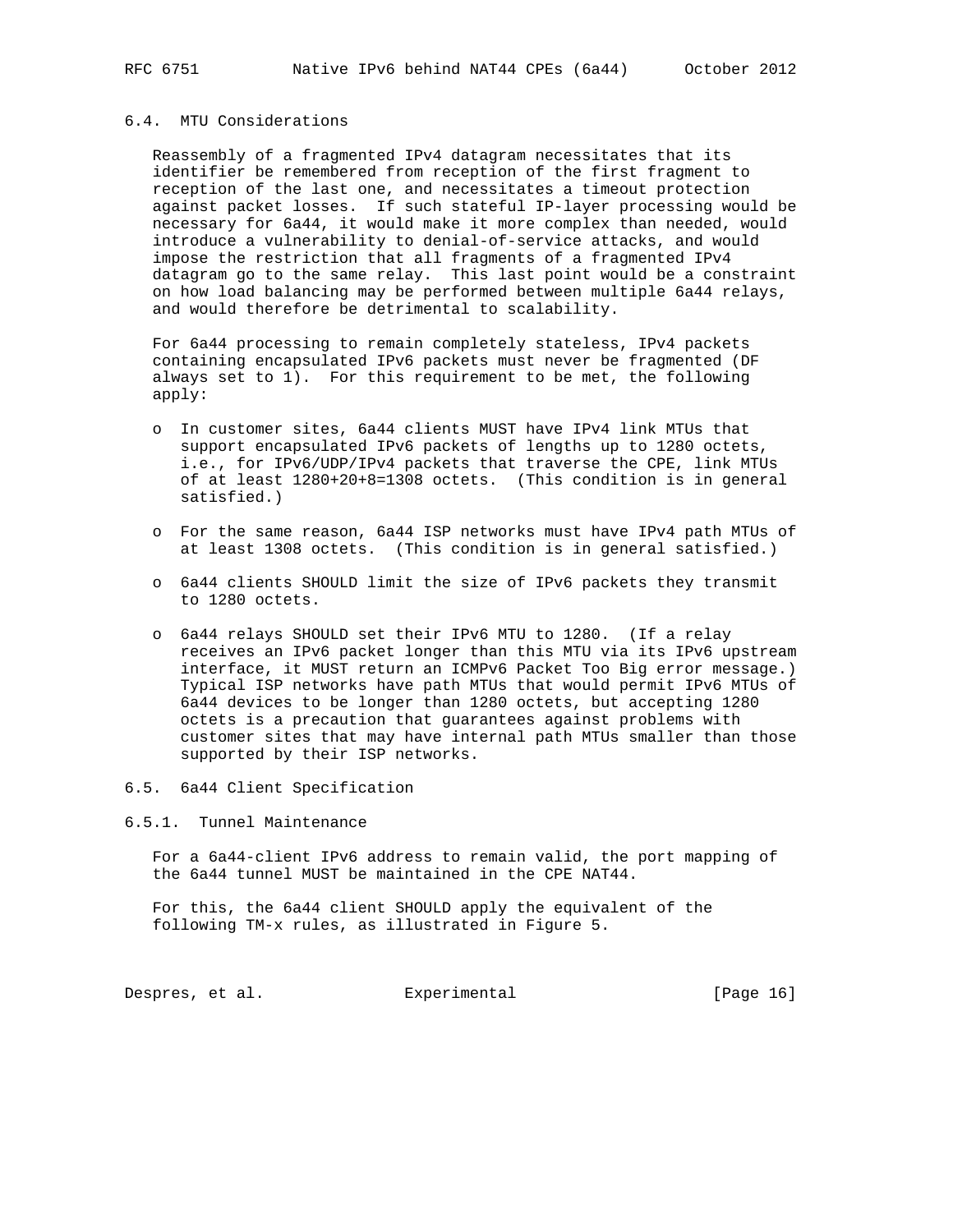- TM-1 At initialization, a timer value T1 is randomly chosen in the recommended range of 1 to 1.5 seconds, and the "6a44 disabled" state is entered. (Randomness of this value is a precaution to avoid the following scenario: if many hosts happened to be re-initialized at the same time, the bubble traffic resulting from the following rules would be synchronized.)
- TM-2 In the "6a44-disabled" state, if it appears that the interface has no IPv6 native address BUT has a private IPv4 address, then (1) the Attempt count (a local variable) is set to  $1$ ; (2) a new Bubble ID (another local variable) is randomly chosen (it is not critical how random this new value is, as explained in Section 7); (3) a bubble is sent with this Bubble ID; (4) the "Bubble sent" state is entered with the timer set to T1.
- TM-3 In the "Bubble sent" state, if the timer expires AND the Attempt count is less than 4, then (1) the Attempt count is increased by 1; (2) a new bubble is sent with the current Bubble ID; (3) the "Bubble sent" state is re-entered with the timer reset to T1.
- TM-4 In the "Bubble sent" state, if a bubble is received, then (1) the 6a44-client IPv6 address is set to the received 6a44-client IPv6 prefix followed by the host local IPv4 address; (2) the "Bubble received" state is entered with the timer set to T2, whose recommended value is 30 seconds minus 4 times T1.
- TM-5 In the "Bubble sent" state, if timer T1 expires AND the Attempt count is equal to 4, then the "No 6a44 relay" state is entered with the timer set to T3, whose recommended value is 30 minutes.
- TM-6 In the "Bubble sent" state, OR the "Bubble received" state, OR the "No 6a44 relay" state, if an IPv6 native address is obtained by some other means, OR if the private IPv4 address of the host is no longer valid, then (1) the timer is disarmed; (2) the "6a44 disabled" state is entered.
- TM-7 In the "Bubble received" state, if timer T2 expires, then (1) the Attempt count is reset to 1; (2) a new Bubble ID is randomly chosen; (3) a bubble is sent with this Bubble ID; (4) the "Bubble sent" state is entered with the timer set to T1.
- TM-8 In the "Bubble received" state, if a bubble is received, then the timer is reset to T2. (NOTE: Since a bubble is received by a 6a44 client either in response to a bubble it has sent or in

Despres, et al. Experimental [Page 17]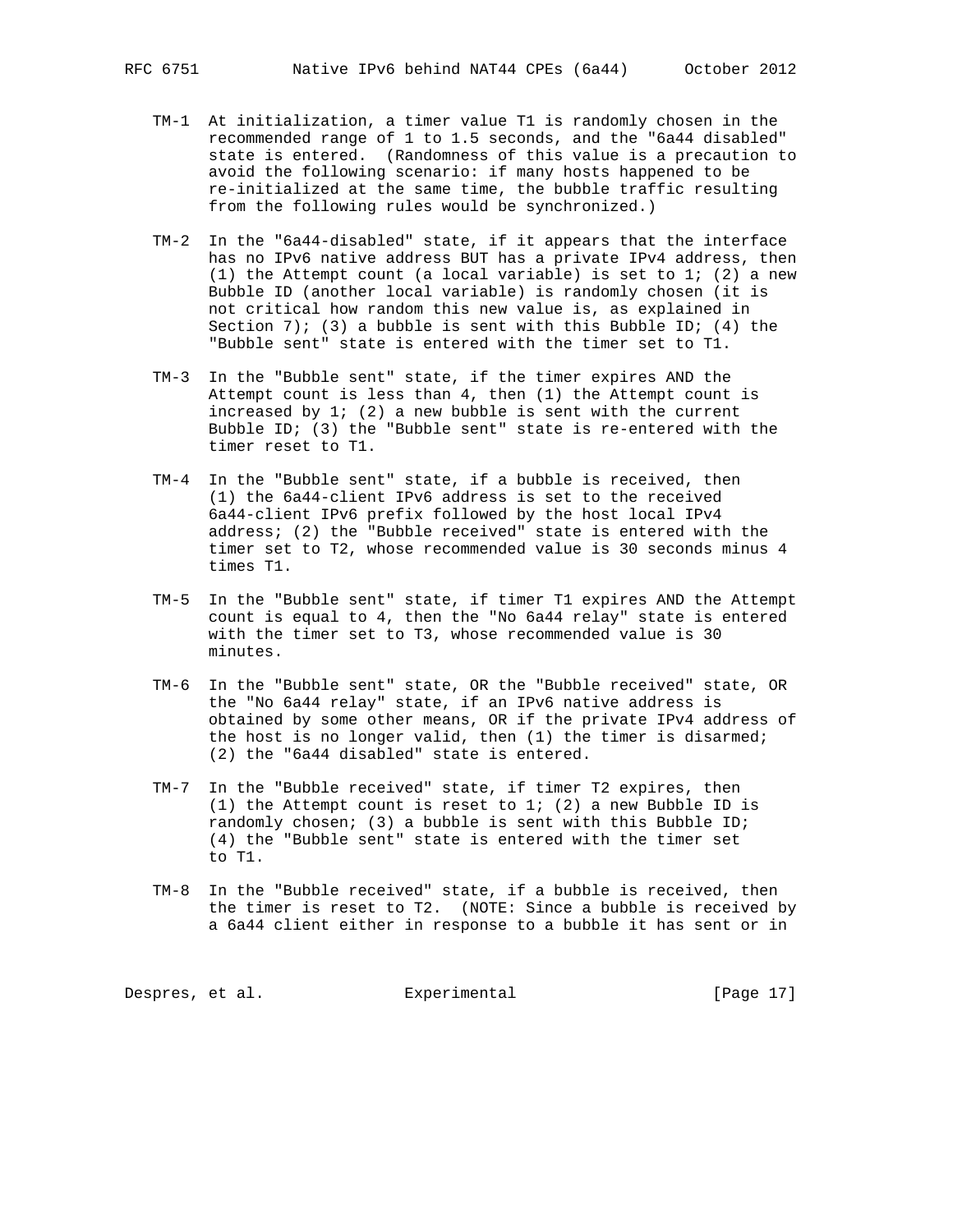reaction to a packet it has sent with inconsistent IPv6 and UDP/IPv4 source addresses, receiving a bubble is a sign that the tunnel mapping reported in the received bubble prefix has recently been used in BOTH directions, a condition required by some NAT44s to maintain their mappings.)

 TM-9 In the "No 6a44 relay" state, if the timer expires, then (1) the Attempt count is reset to  $1$ ; (2) a new Bubble ID is randomly chosen; (3) a bubble is sent with this Bubble ID; (4) the "Bubble sent" state is entered with the timer set to T1.





Despres, et al. Experimental [Page 18]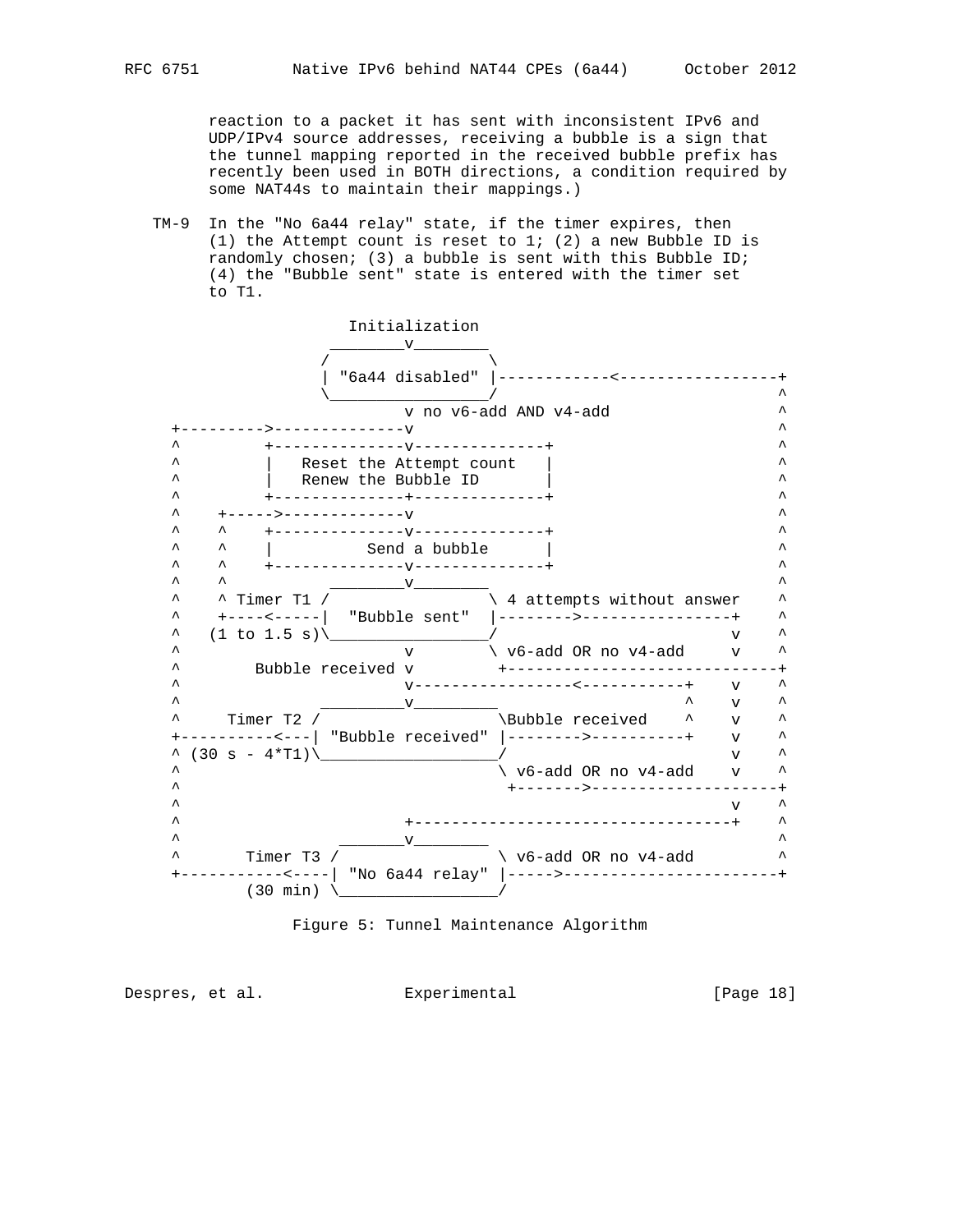# 6.5.2. Client Transmission

 A 6a44 client transmits packets according to the following CT-x rules. In figures that illustrate these rules, symbols used in Section 5 are reused; packets are represented as a succession of significant fields separated by commas, with sources preceding destinations as usual; != means "different from".

#### CT-1 BUBBLE SENT BY A 6a44 CLIENT

 (IPv4, A, B, UDP[W, W, ::/96, <current Bubble ID>]) | +-------+--------+ | | | 6a44 | | | | client +------>---------- >B:W | |function|A:W< UDP/IPv4 +-------+--------+ Host

 Bubbles are transmitted from time to time. Conditions of their transmission are specified in Section 6.5.1, and their format is specified in Section 6.3.

CT-2 IPv6/IPv4 PACKET SENT TO A HOST OF THE SAME SITE

 [IPv6, <C.N.Z.A>, <C.N..E>,...] | | (IPv4, A, A2, IP-in-IP[encapsulated packet]) | | +----|--+--------+ | | | | 6a44 | | | -->--+ client +------>------ >A2 | IPv6 |function|<A IPv4 +-------+--------+ Host

 If an IPv6 packet is submitted for transmission with ALL the following conditions satisfied, the 6a44 client MUST encapsulate the IPv6 packet in an IPv4 packet whose protocol is set to IP in IP (protocol = 41) and whose IPv4 destination is copied from the last 32 bits of the IPv6 destination: (1) the IPv6 source address is the 6a44-client IPv6 address; (2) the IPv6 destination is a 6a44 address of the same site (it has the same 80 bits as the 6a44-client IPv6 address); (3) either the IPv6 packet does not exceed 1280 octets, or it is longer but it does not exceed the IPv4 link MTU minus 20 octets and the IPv4 destination address starts with the IPv4 link prefix.

Despres, et al. Experimental [Page 19]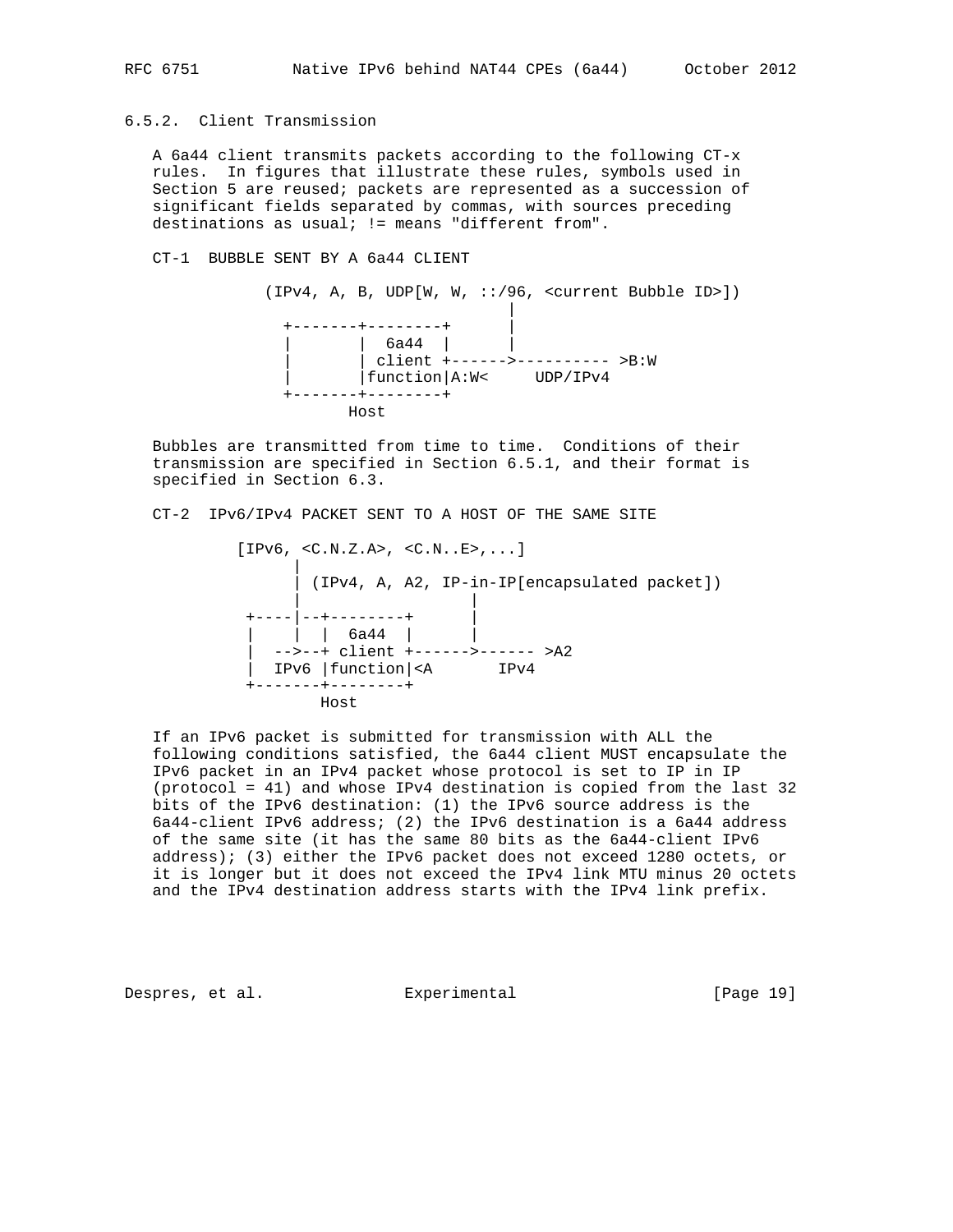CT-3 IPv6/UDP/IPv4 PACKET TO A HOST OF ANOTHER SITE

 $[IPv6, \langle C.N.Z.A \rangle, X := \langle C.N. . . \rangle, ...]$ 

 | | (IPv4, B, A, UDP(W, W, [encapsulated packet]) | | +----|--+--------+ | | | | 6a44 | | | -->--+ client +------>---------- >B:W | IPv6 |function|A:W< UDP/IPv4 +-------+--------+ Host

 If an IPv6 packet is submitted for transmission and ALL the following conditions are satisfied, the IPv6 packet MUST be encapsulated in a UDP/IPv4 packet whose destination is the 6a44-relay anycast address and whose source and destination ports are both the 6a44 port: (1) the source address is the local 6a44-client IPv6 address; (2) the destination is not a 6a44 address of the same site (its first 80 bits differ from those of the 6a44-client IPv6 address); (3) the IPv6 packet does not exceed 1280 octets.

CT-4 IPv6 PACKET THAT DOESN'T CONCERN 6a44

 If an IPv6 packet is submitted to the 6a44 client function for transmission with an IPv6 source address that is not the 6a44-client IPv6 address, the packet does not concern 6a44. It MUST be left for any other IPv6 transmission function that may apply (the source address can be a link-local address or a Unique Local Address (ULA) [RFC4193]).

6.5.3. Client Reception

 Upon reception of an IPv4 packet, a 6a44 client applies the following CR-x rules:

CR-1 BUBBLE RECEIVED FROM A 6a44 RELAY

(IPv4, B, A, UDP(W, W, [<C.N.Z>, <current Bubble ID>])

 | +-------+--------+ |  $|$  6a44 |  $|$ | | client +------<----------- <B:W | | |A:W< UDP/IPv4 ---+--------+ Host (updates C.N.Z)

Despres, et al. Experimental [Page 20]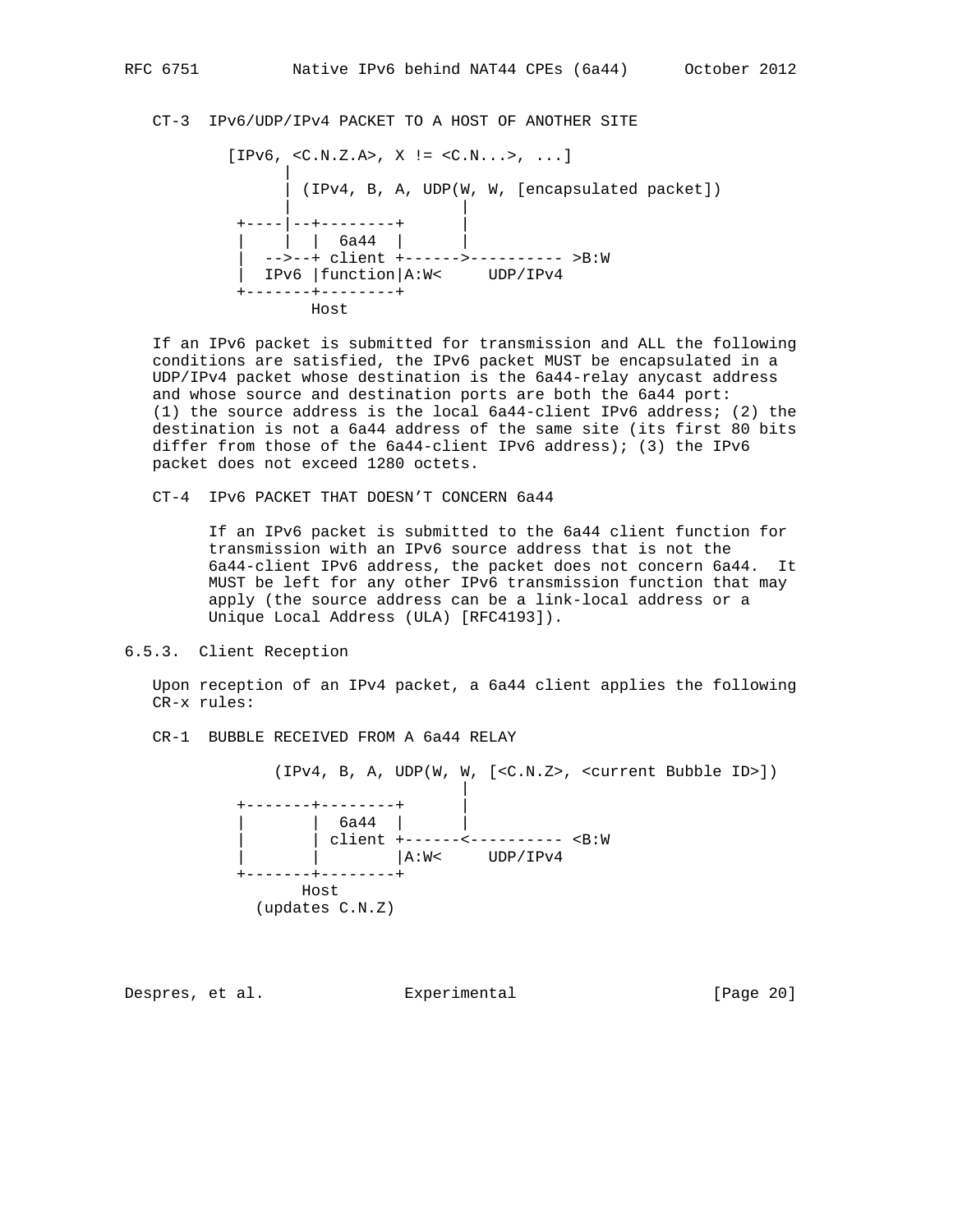If ALL the following conditions are satisfied (i.e., the packet is a 6a44 bubble from a 6a44 relay), the 6a44-client IPv6 address MUST be updated using the received IPv6 prefix C.N.Z: (1) the IPv4 packet contains a complete UDP datagram (protocol = 17, offset = 0, more-fragment bit =  $0$ ; (2) both ports of the UDP datagram are the 6a44 port, and the payload length is enough to contain a 6a44-client IPv6 prefix and a Bubble ID but shorter than an IPv6-packet header (protocol = 17, UDP payload length = at least 20 octets and less than 40 octets); (3) the received Bubble ID matches the current value of the Bubble-ID local variable.

CR-2 IPv6/IPv4 PACKET FROM A HOST OF THE SAME SITE

 $(IPv4, E, A, IP-in-IP, [IPv6, , , ...])$  | [decapsulated packet] | | | +----|--+--------+ |  $|$  | 6a44 | | | --<--+ client +------<------ <A2  $|$  IPv6  $|$   $|$ A< IPv4 +-------+--------+ Host

 If ALL the following conditions are satisfied (i.e., the packet comes from a 6a44 client of the same site), the 6a44 client MUST decapsulate the inner packet and treat it as a received IPv6 packet: (1) the IPv4 packet contains a complete UDP datagram (protocol = 17, offset =  $0$ , more-fragment bit =  $0$ ); (2) both ports of the UDP datagram are the 6a44 port, and the UDP payload is an IPv6 packet (UDP length of at least 40 octets, version =  $6$ ); (3) the IPv6 source address is one of the same site (the first 80 bits match those of the 6a44-client IPv6 address; (4) its last 32 bits are equal to the IPv4 source address; (5) the IPv6 destination address is the 6a44-client IPv6 address.

CR-3 IPv6/UDP/IPv4 PACKET FROM A HOST OF ANOTHER SITE

 $(IPV4, B, A, UDP(W, W, [IPv6, X, , ...])$ 

 | [decapsulated packet] | | | +----|--+--------+ | | | | 6a44 | | | --<--+ client +------<---------- <B:W | IPv6 | |A:W< UDP/IPv4 +-------+--------+ Host

Despres, et al. Experimental [Page 21]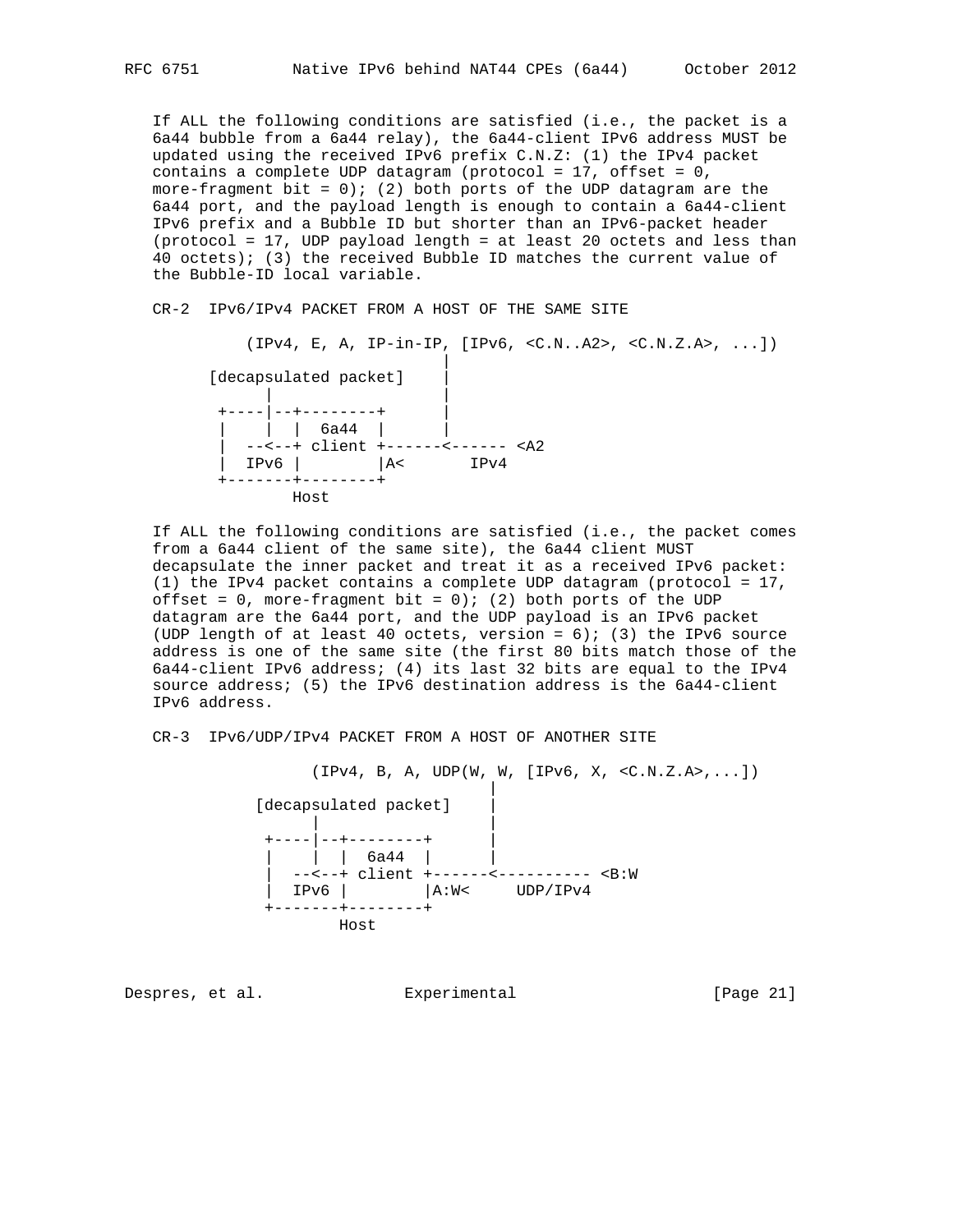If ALL the following conditions are satisfied (i.e., the packet has been relayed by a 6a44 relay), the 6a44 client MUST decapsulate the inner packet and treat it as a received IPv6 packet: (1) the IPv4 packet contains a complete UDP datagram (protocol = 17, offset = 0, more-fragment bit =  $0$ ); (2) the UDP payload is an IPv6 packet (length of at least 40 octets, version =  $6$ ); (3) the UDP/IPv4 source address is the 6a44-relay UDP/IPv4 address; (4) the IPv6 destination address is the 6a44-client IPv6 address.

# CR-4 RECEIVED ICMPv4 ERROR MESSAGE CONCERNING A 6a44 PACKET

 If the 6a44 client receives an IPv4 error message [RFC0792] that concerns a discarded 6a44 packet (i.e., if the copied header of the discarded packet is that of a transmitted packet according to CT-2 or CT-3), it SHOULD translate it into an ICMPv6 error message [RFC4443] and then treat it as a received IPv6 packet. Translation of Type and Code conversions between IPv4 and IPv6 is described in Section 4.2 of [RFC6145], under "ICMPv4 error messages".

CR-5 RECEIVED IPv4 PACKET OTHER THAN 6a44

 If ANY one or more of the following conditions are verified, the received IPv4 packet does not concern 6a44 and MUST therefore be left for any other IPv4 reception function that may apply: (1) the IPv4 payload is neither UDP nor IPv6 (protocol = neither 17 nor 41, or protocol = 41 and IP version in the payload is not =  $6$ ); (2) the IPv4 packet is an IP-datagram fragment other than the first one (offset  $> 0$ ); (3) the IPv4 packet contains the first or unique fragment of a UDP datagram (protocol = 17, offset = 0), with neither port equal to the 6a44 port.

Despres, et al. Experimental [Page 22]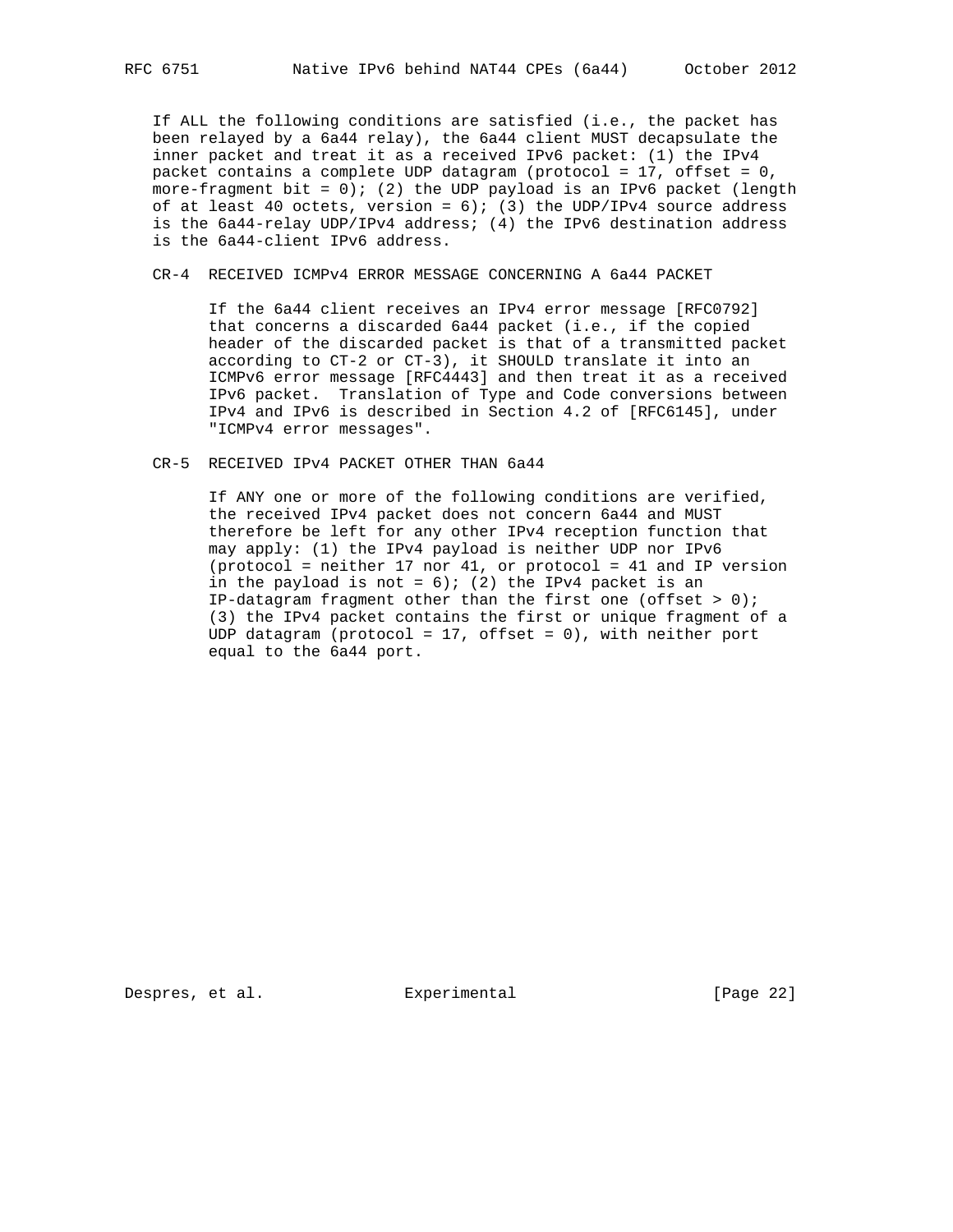## 6.6. 6a44 Relay Specification

6.6.1. Relay Reception in IPv6

 Upon reception of a packet via its IPv6 interface with a destination address starting with the 6a44-network IPv6 prefix, a 6a44 relay MUST apply the following RR6-x rules:

RR6-1 VALID IPv6 PACKET FROM OUTSIDE THE 6a44 ISP NETWORK

 $[IPv6, (X !=  AND != )$ , < $C.-N != B>.Z...$ ,...] |  $(IPv4, B, N, UDP(W, Z,$  [encapsulated packet])) | | | | +--------+ |  $|$  >B:W | 6a44 |C/48< | N:Z< ---<--------| relay |-------<---- C.N.Z...<<br>
IPv4 |  $IPv4$  | +--------+

 If ALL the following conditions are satisfied, the IPv6 packet MUST be encapsulated in a UDP/IPv4 packet whose UDP/IPv4 destination is copied from bits 48 to 95 of the IPv6 destination address: (1) the IPv6 source address is not that of a 6a44 client of the ISP (it does not start with the 6a44-network IPv6 prefix); (2) the IPv6 source address is not a Teredo address whose embedded UDP/IPv4 address is the 6a44-relay anycast address; (3) the customer-site IPv4 address embedded in the 6a44 destination address is not the 6a44-relay anycast address; (4) the packet has at most 1280 octets.

RR6-2 INVALID IPv6 PACKET FROM OUTSIDE THE 6a44 ISP NETWORK

 If ANY one or more of the following conditions are satisfied, the IPv6 packet MUST be discarded: (1) the packet has more than 1280 octets (in this case, an ICMPv6 Packet Too Big error message MUST be returned to the source); (2) the customer-site IPv4 address embedded in the IPv6 destination address is the 6a44-relay anycast address; (3) the IPv6 source address is a Teredo address whose embedded IPv4 address is the 6a44-relay anycast address.

Despres, et al. Experimental [Page 23]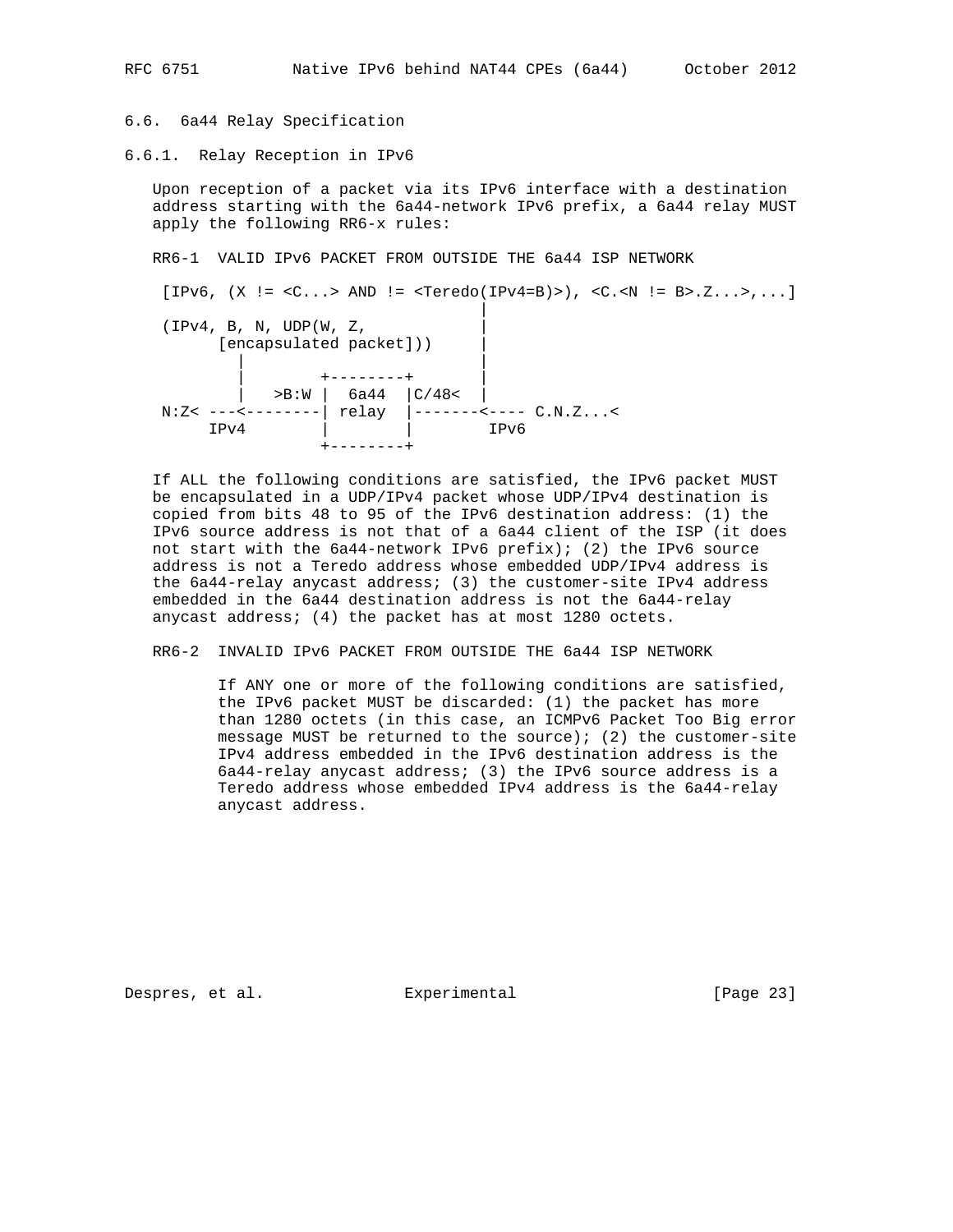## 6.6.2. Relay Reception in IPv4

 Upon reception via its IPv4 downstream interface of an IPv4 packet that contains a complete IP datagram (fragment offset = 0 and more-fragment bit = 0) and that contains a UDP datagram whose UDP/ IPv4 destination is the 6a44-relay UDP/IPv4 address, a 6a44 relay MUST apply the following rules:

#### RR4-1 BUBBLE FROM 6a44 CLIENT



 If the following condition is satisfied, the 6a44 relay MUST return to the source a bubble derived from the bubble it just received by permuting its UDP/IPv4 source and destination, and by putting in its 6a44-client-IPv6-prefix field the received UDP/IPv4 source address: the UDP payload is a bubble, i.e., has at least 20 octets and less than 40 octets.

RR4-2 IPv6 PACKET FROM A 6a44 CLIENT TO ANOTHER 6a44 CLIENT

 $(IPV4, N1, B, UDP(Z1, W, [IPv6, *CC.N1.Z1...>*, *CC.N2.Z2...>*, ...]))$  | IPv4 | +--------+ ------->----| |  $>$ B:W $|$  6a44  $|$  | relay | | |  $N2.22< --------- IPv4$  |  $+-----++$  | 6a44 relay | (IPv4, B, N2, UDP(W, Z2, [encapsulated packet]))

 If ALL the following conditions are satisfied, the 6a44 relay MUST return back via its downstream IPv4 interface an IPv6/ UDP/IPv4 packet containing the same encapsulated packet, having its UDP/IPv4 destination set to the UDP/IPv4 address found in the 6a44 destination

Despres, et al. Experimental Experimental [Page 24]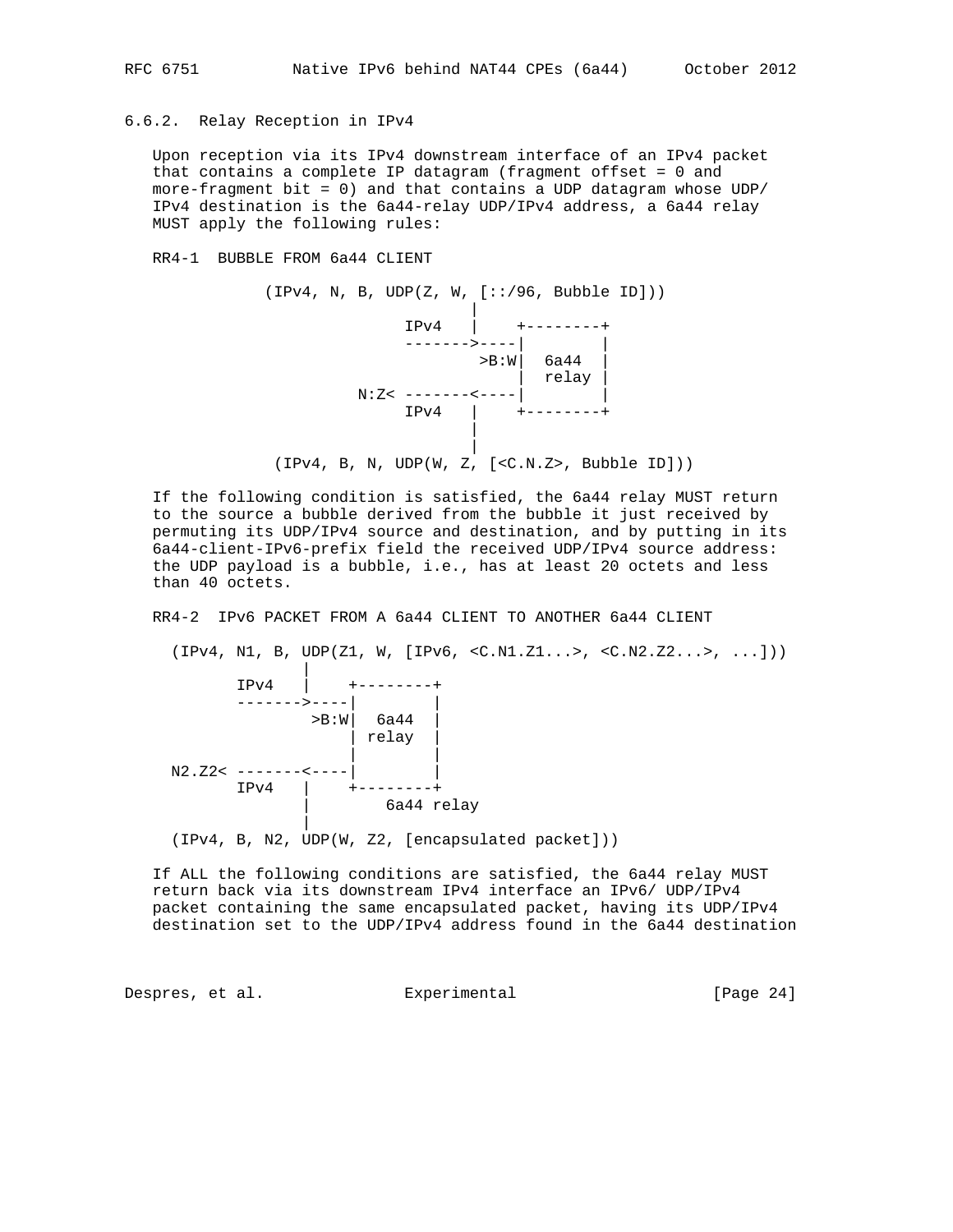address, and having its UDP/IPv4 source set to the 6a44-relay UDP/IPv4 address: (1) the IPv4 packet contains a complete UDP datagram (protocol = 17, offset = 0, more-fragment bit = 0); (2) the UDP payload is an IPv6 packet (length of at least 40 octets, version  $= 6$ ); (3) the IPv6 source address starts with the 6a44-network IPv6 prefix followed by the UDP/IPv4 source address of the received packet; (4) the IPv6 destination address starts with the 6a44-network IPv6 prefix.

RR4-3 IPv6 PACKET FROM A 6a44 CLIENT TO A NON-6a44 CLIENT



 If ALL the following conditions are satisfied, the 6a44 relay MUST decapsulate the IPv6 packet and forward it via the IPv6 interface: (1) the IPv4 packet contains a complete UDP datagram (protocol = 17, offset =  $0$ , more-fragment bit =  $0$ ); (2) the UDP payload is an IPv6 packet (length of at least 40 octets, version =  $6$ ); (3) the IPv6 source address starts with the 6a44-network IPv6 prefix followed by the UDP/IPv4 source address of the received packet; (4) the IPv6 destination address does not start with the 6a44-network IPv6 prefix and is not a Teredo address whose embedded IPv4 address is the 6a44-relay anycast address.

RR4-4 RECEIVED ICMPv4 ERROR MESSAGE CONCERNING A 6a44 PACKET

 If the 6a44 relay receives an IPv4 error message [RFC0792] that concerns a discarded 6a44 packet (i.e., if the copied header of the discarded packet is that of a transmitted packet according to RR6-1 or RR4-2), it SHOULD translate it into an ICMPv6 error message [RFC4443] and then treat it as a received IPv6 packet. Translation of Type and Code conversions between IPv4 and IPv6 is described in Section 4.2 of [RFC6145], under "ICMPv4 error messages".

RR4-5 INVALID IPv6/UDP/IPv4 PACKET

For ANY other case, the 6a44 relay MUST discard the packet.

Despres, et al. Experimental [Page 25]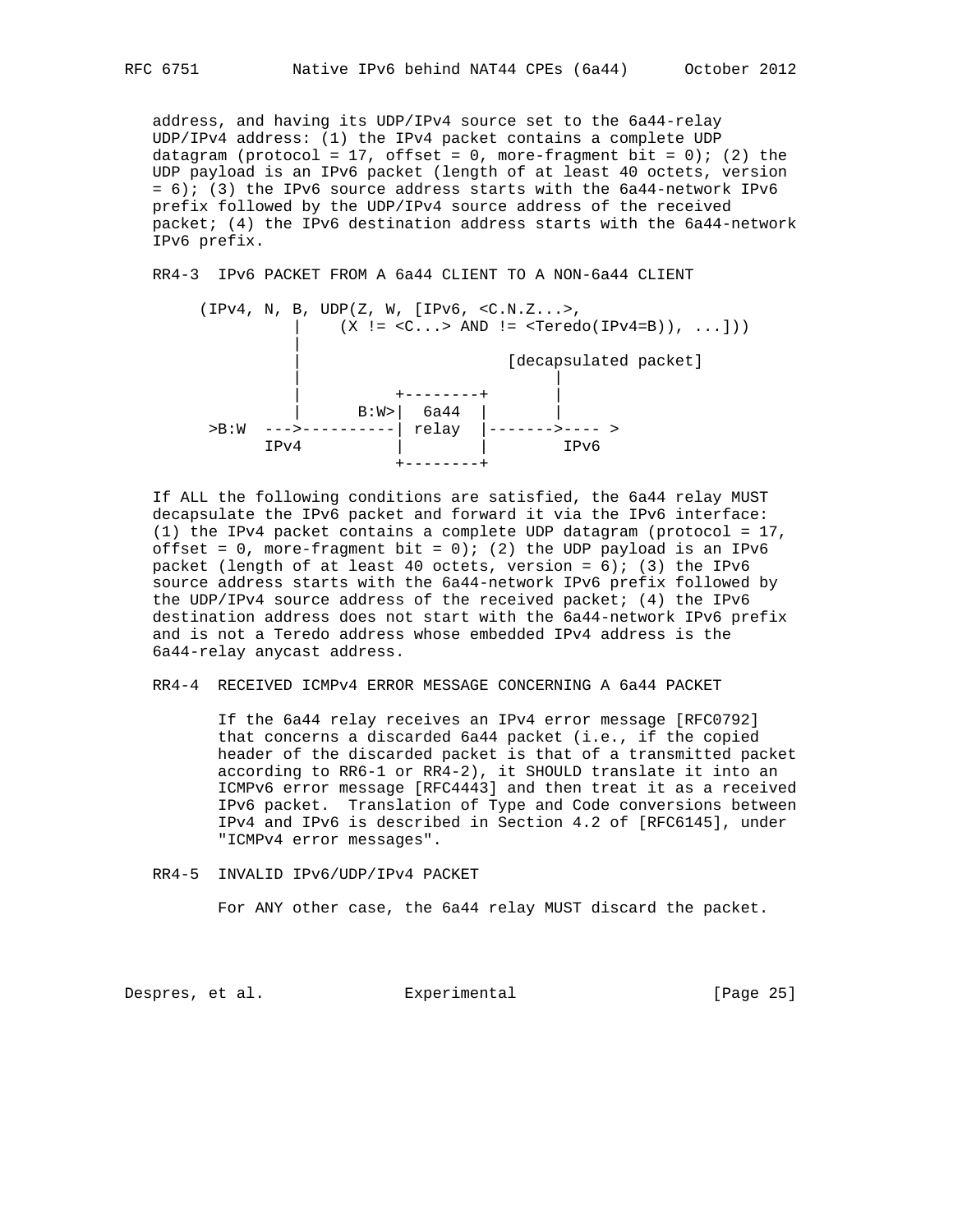#### 6.7. Implementation of Automatic Sunset

 6a44 is designed as an interim transition mechanism, not to be used any longer than strictly necessary. Its sole purpose is to accelerate availability of IPv6 native addresses where, for any reason, CPEs cannot quickly be replaced, or where, for any reason, ISP networks cannot quickly support dual-stack routing or 6rd.

 A 6a44-capable ISP can first have an increase in its 6a44 traffic as more and more hosts behind IPv4-only CPEs support the 6a44 client function, but it should later have a decrease in this traffic as more and more CPEs operate in dual stack.

 When this traffic becomes sufficiently negligible, the ISP may, after due prior notice, discontinue 6a44-relay operation. This terminates its sunset procedure.

 In a host that obtains an IPv6 native address by some means other than 6a44, the effect of having the 6a44 function in its protocol stack is inexistent. OS providers may therefore keep this function in their code for many years. When it becomes clear that the number of users of this function has become negligible, they can delete it from later releases. This terminates their sunset procedure.

7. Security Considerations

Incoming reachability:

 Hosts that acquire 6a44 addresses become reachable from the Internet in IPv6 while they remain unreachable in IPv4 at their private IPv4 addresses.

 For ordinary use, this should not introduce a perceptible new security risk for two reasons: (1) hosts can, without IPv6, use NAT44 hole-punching techniques such as Interactive Connectivity Establishment (ICE) [RFC5245] to receive incoming connections; (2) by default, modern operating systems that support IPv6 have their own protections against incoming connections.

 If 6a44 reachability across an ordinary NAT44 nevertheless has to be barred, this can be done by configuring its port-forwarding function with the 6a44 port bound to any internal address that is not assigned to any host. Thus, no bubble from a 6a44 relay can reach any 6a44-capable host, and this is sufficient to prevent hosts from using 6a44.

Despres, et al. Experimental [Page 26]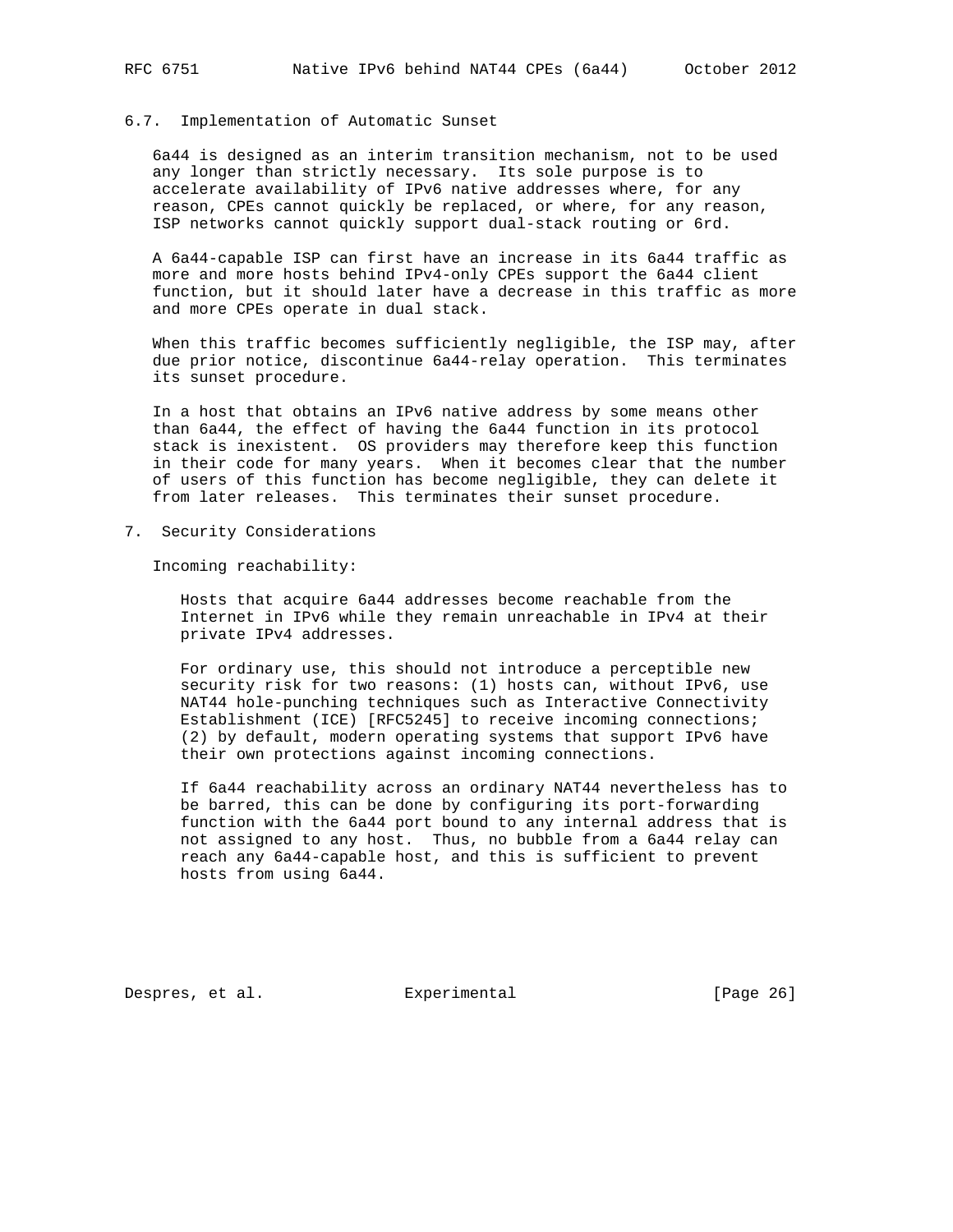For more sophisticated uses with managed firewalls, default configurations generally specify that packets that are not explicitly authorized are discarded. Thus, 6a44 can be used only if the 6a44 port is deliberately opened to incoming traffic.

#### Subscriber authentication:

 Any authentication that applies to an IPv4 address extends its effect to 6a44 addresses that are derived from it.

Host-address spoofing:

 With ingress filtering required in 6a44 ISP networks, and with the address checks specified in Section 6, no new IPv6 address spoofing vulnerability is introduced by 6a44.

Address-and-port scanning:

 To mitigate the (limited) risk of a malicious user trying to scan IPv4 address/port pairs to reach a host, Teredo addresses contain 12 random bits [RFC5991]. 6a44 addresses have no random bits but contain local IPv4 addresses of clients. Since possible values of these addresses are not deterministically known from outside customer sites and are in ranges that can be configured in typical NAT44s, some protection against address and port scanning is thus achieved. This protection may be less effective than that achieved with random bits but is in any case better for 6a44 IPv6 addresses than for IPv4 addresses alone.

Denial of service:

 Provided 6a44 relays are provisioned with enough processing power, which is facilitated by their being completely stateless, 6a44 introduces no denial-of-service vulnerabilities of its own.

Despres, et al. Experimental [Page 27]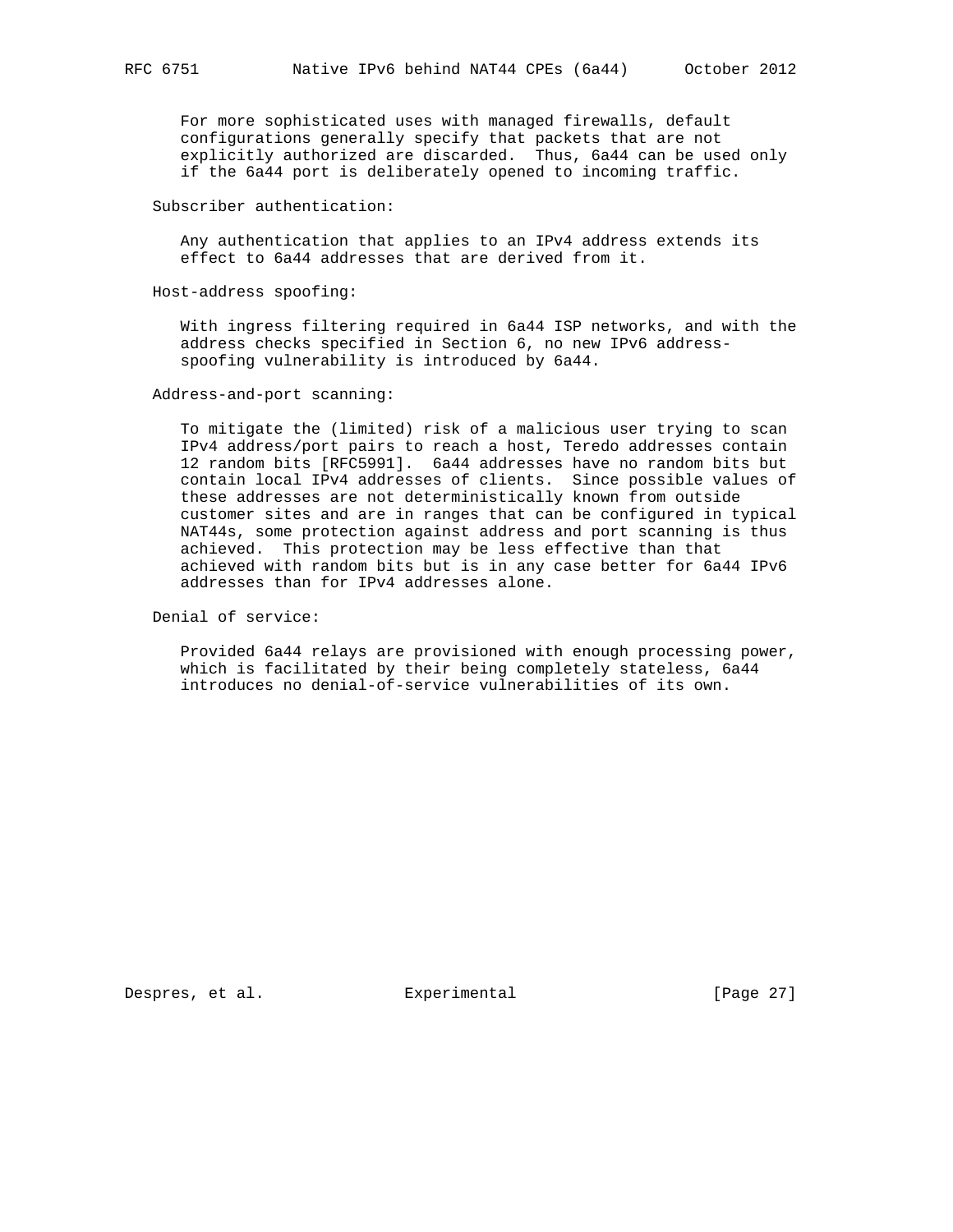Routing loops:

 A risk of routing-loop attacks has been identified in [RFC6324]. Without taking precautions, it applies to some combinations of automatic-tunnel mechanisms such as 6to4, the Intra-Site Automatic Tunnel Addressing Protocol (ISATAP), 6rd, and Teredo. This risk does not exist with 6a44 for the following reasons:

- 1. When a packet enters a 6a44 relay via its IPv6 interface, the following apply:
	- + An IPv6/UDP/IPv4 packet cannot be sent to another 6a44 relay because its IPv4 destination would have to be a 6a44-relay IPv4 address. This is prevented by rule RR6-1 of Section 6.6.1.
	- + If an IPv6/UDP/IPv4 packet is sent to the address of a 6to4 relay, 6rd relay, or ISATAP relay, it will be discarded there because these relays don't accept UDP/IPv4 packets.
	- + If an IPv6/UDP/IPv4 packet is sent to a Teredo relay, it will be discarded there because (1) Teredo relays check that the IPv4 address that is embedded in the IPv6 source address of a received IPv6/IPv4 packet matches the IPv4 source address of the encapsulating packet (Section 5.4.2 of [RFC4380]); (2) encapsulating packets sent by 6a44 relays have the 6a44-relay anycast address as the IPv4 source address; (3) a 6a44 relay forwards a received IPv6 packet as an IPv6/UDP/IPv4 packet only if its IPv6 source address is not a Teredo address whose embedded IPv4 address is the 6a44-relay IPv4 address.
- 2. When a packet enters a 6a44 relay via its IPv4 interface, the following apply:
	- + The received packet cannot come from another 6a44 relay (as just explained, 6rd relays do not send IPv6/UDP/IPv4 packets to other 6a44 relays).
	- + If the IPv4 packet comes from a 6to4 relay, a 6rd relay, or an ISATAP relay, its IPv6 encapsulated packet cannot be forwarded (the received packet is IPv6/IPv4 instead of being IPv6/UDP/IPv4, as required by rules RR4-2 and RR4-3 of Section 6.6.2).
	- + If the received packet is an IPv6/UDP/IPv4 packet coming from a Teredo relay, this packet cannot have been sent to the Teredo relay by a 6a44 relay: (1) in order to reach the

Despres, et al. Experimental Experimental [Page 28]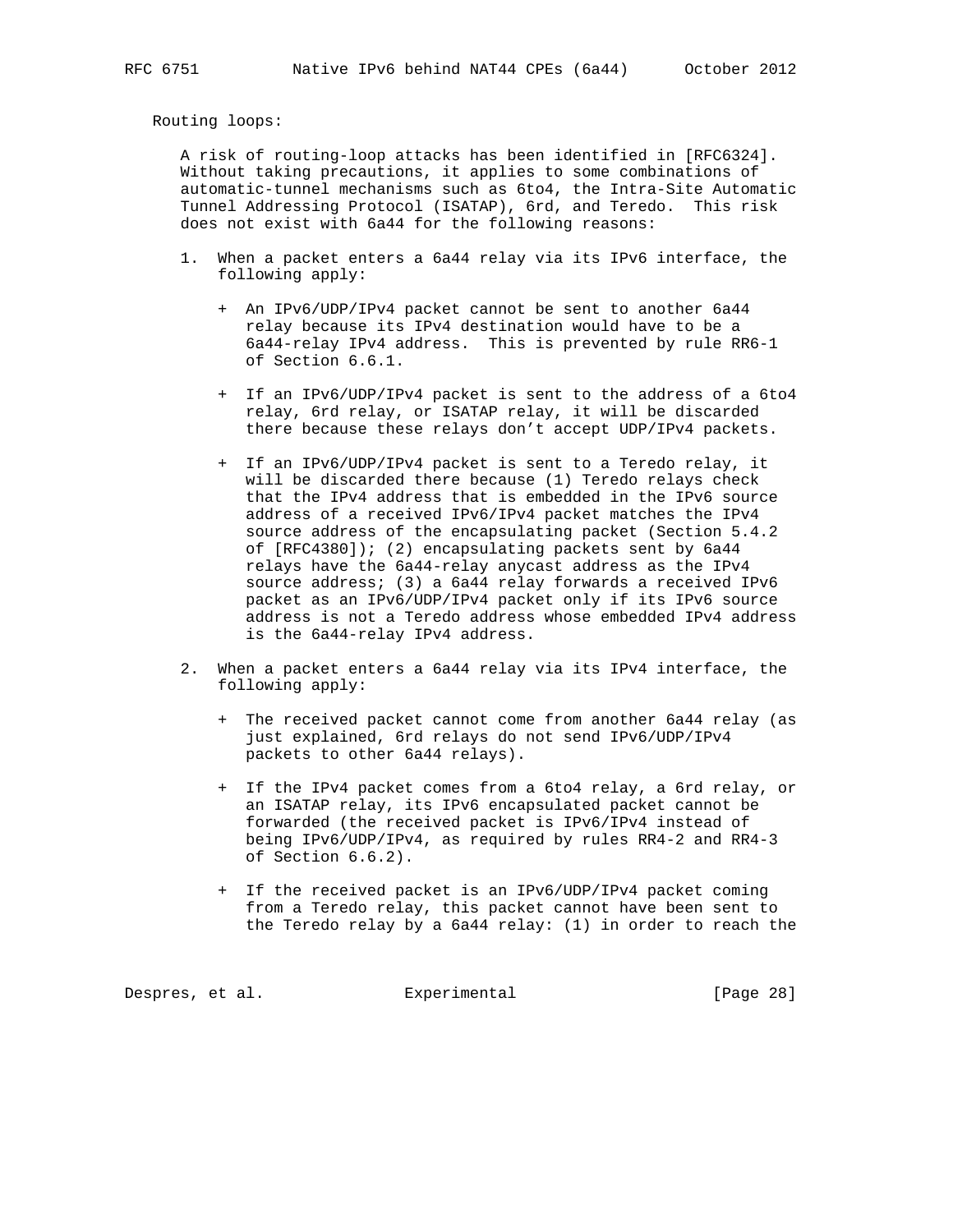6a44 relay, the IPv6 destination of the IPv6 encapsulated packet must be a Teredo address whose embedded IPv4 address is the 6a44-relay anycast address (Section 5.4.1 of [RFC4380]); (2) a 6a44 relay does not forward via its IPv6 interface an IPv6 packet whose destination is a Teredo address whose embedded IPv4 address is the 6a44-relay anycast address (rule RR4-3 of Section 6.6.2).

6a44-relay spoofing:

 In a 6a44 network, no node can spoof a 6a44 relay because ingress filtering prevents any 6a44-relay anycast address from being spoofed.

 In a network that does not support ingress filtering (and therefore is not a 6a44 network), the following apply:

- \* 6a44 packets sent by 6a44-capable hosts are discarded in the IPv4 backbone because their IPv4 destination, the 6a44-relay anycast address, does not start with any ISP-assigned prefix.
- \* If an attacker tries to send to a 6a44-capable host a fake relay-to-client bubble, the probability that it would be accepted by its destination is negligible. It would require that all the following conditions be simultaneously satisfied:
	- + The UDP/IPv4 destination set by the attacker must reach a NAT44 node in which it is the external mapping of a 6a44 tunnel established by a 6a44-capable host.
	- + This host must be in the "Bubble sent" state -- the only one in which it listens to bubbles when its ISP is not 6a44 capable. This state is taken only for a few seconds every 30 minutes (rule TM-5 of Section 6.5.1).
	- + This host accepts the bubble only if its Bubble ID has the right value -- an extremely unlikely possibility with a 64-bit randomly chosen Bubble ID (see Section 6.5.1).
- \* If a 6a44-capable host -- despite this scenario being very unlikely -- accepts a fake bubble, the effect is that it wrongly believes, for about 30 seconds, that it has an assigned public IPv6 address. All IPv6 packets it then sends with this address as the source cannot be accepted by any destination (no relay will forward them, and no host of the same site will accept them). The consequences of this scenario would therefore not impair security.

Despres, et al. Experimental [Page 29]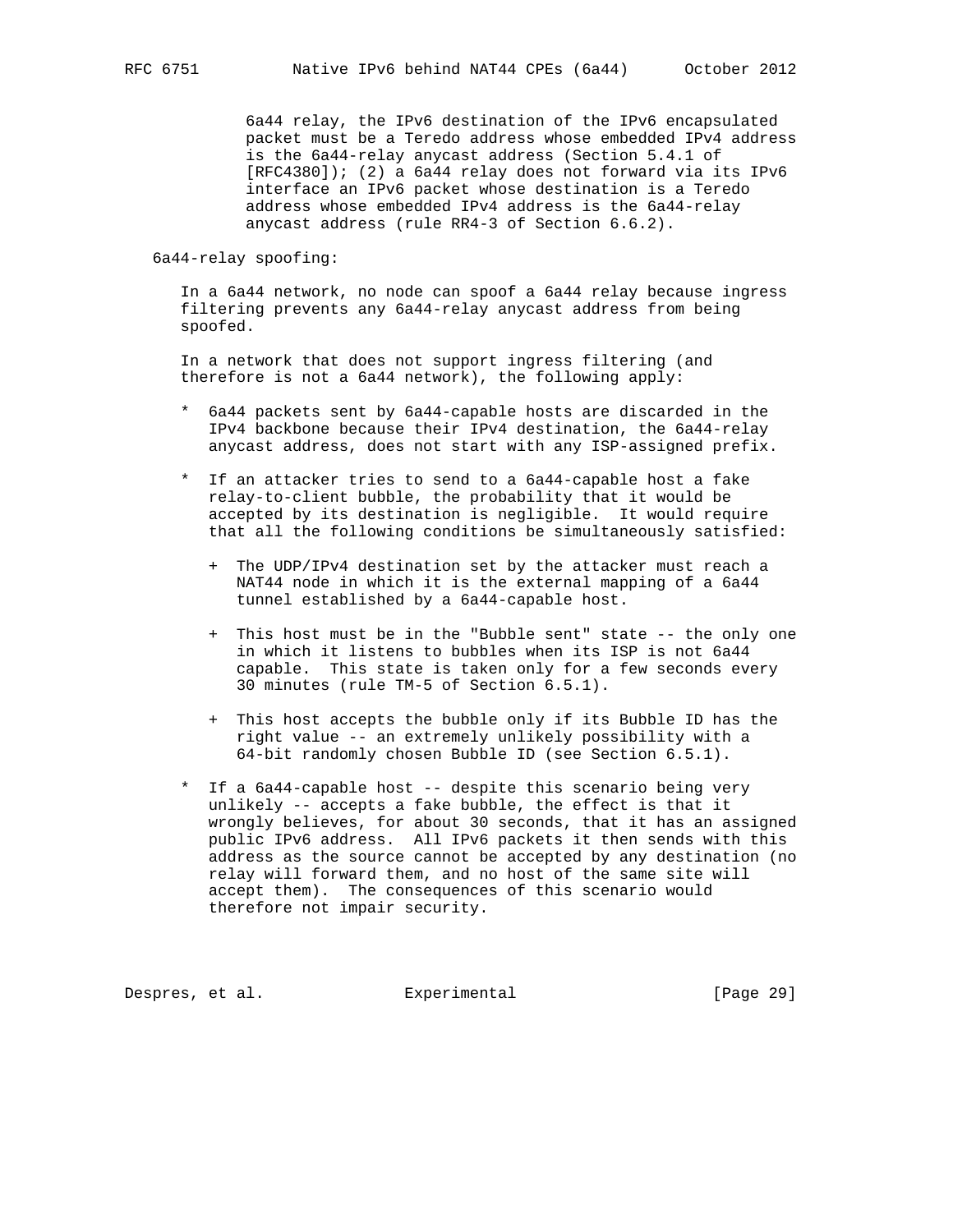- 
- 8. IANA Considerations

IANA has assigned the following:

- 1. IPv4 address 192.88.99.2 as the 6a44-relay anycast address (B in this document).
- 2. UDP port 1027 as the 6a44 port (W in this document).

 The choice of 192.88.99.2 as the 6a44 IPv4 anycast address doesn't conflict with any existing IETF specification because

- o it starts with the 6to4 prefix 192.88.99.0/24 [RFC3068].
- o it differs from the only currently assigned address that starts with this prefix (the anycast address of 6to4 relays -- 192.88.99.1 [RFC3068].

 This choice is made to permit implementations of 6a44 relays in physical nodes that are independent from any 6to4 relay or, if found to be more optimum, in nodes in which 6to4 relays and 6a44 relays are collocated.

9. Acknowledgments

 This specification, whose origin is a convergence effort based on two independent proposals -- [6rd+] and [SAMPLE] -- has benefited from various suggestions. Comments have been received during this process, in particular from Dave Thaler, Fred Templin, Ole Troan, Olivier Vautrin, Pascal Thubert, Washam Fan, and Yu Lee. The authors wish to thank them, and all others, for their useful contributions. Special recognition is due to Dave Thaler and John Mann. Their detailed reviews led to a few useful modifications and editorial improvements.

- 10. References
- 10.1. Normative References
	- [RFC0792] Postel, J., "Internet Control Message Protocol", STD 5, RFC 792, September 1981.
	- [RFC2119] Bradner, S., "Key words for use in RFCs to Indicate Requirement Levels", BCP 14, RFC 2119, March 1997.

Despres, et al. Experimental [Page 30]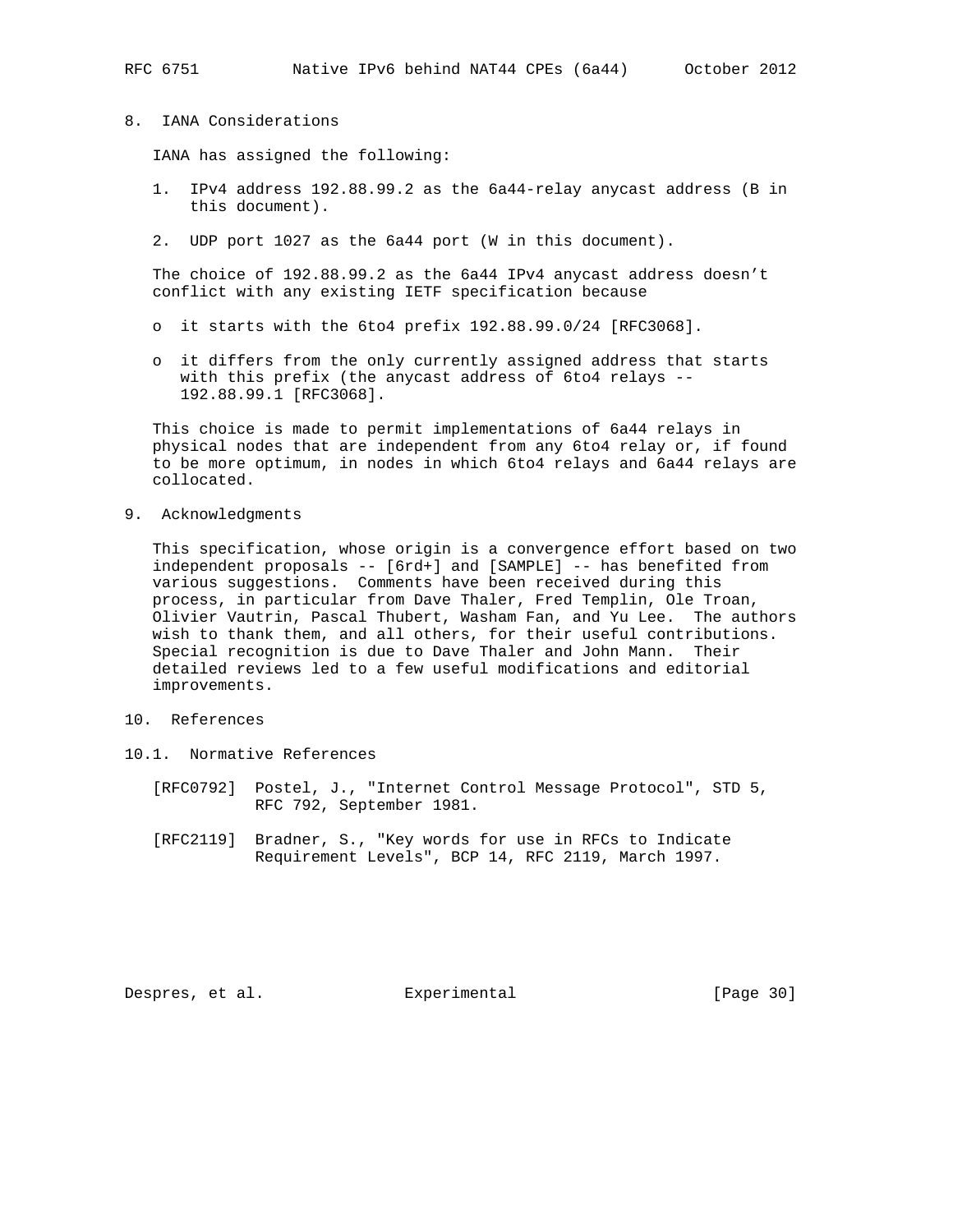- [RFC2460] Deering, S. and R. Hinden, "Internet Protocol, Version 6 (IPv6) Specification", RFC 2460, December 1998.
- [RFC4291] Hinden, R. and S. Deering, "IP Version 6 Addressing Architecture", RFC 4291, February 2006.

10.2. Informative References

- [6rd+] Despres, R., "Rapid Deployment of Native IPv6 Behind IPv4 NATs (6rd+)", Work in Progress, July 2010.
- [NAT444] Yamaguchi, J., Shirasaki, Y., Miyakawa, S., Nakagawa, A., and H. Ashida, "NAT444 addressing models", Work in Progress, July 2012.
- [RFC1918] Rekhter, Y., Moskowitz, B., Karrenberg, D., de Groot, G., and E. Lear, "Address Allocation for Private Internets", BCP 5, RFC 1918, February 1996.
- [RFC2827] Ferguson, P. and D. Senie, "Network Ingress Filtering: Defeating Denial of Service Attacks which employ IP Source Address Spoofing", BCP 38, RFC 2827, May 2000.
- [RFC3053] Durand, A., Fasano, P., Guardini, I., and D. Lento, "IPv6 Tunnel Broker", RFC 3053, January 2001.
- [RFC3056] Carpenter, B. and K. Moore, "Connection of IPv6 Domains via IPv4 Clouds", RFC 3056, February 2001.
- [RFC3068] Huitema, C., "An Anycast Prefix for 6to4 Relay Routers", RFC 3068, June 2001.
- [RFC3704] Baker, F. and P. Savola, "Ingress Filtering for Multihomed Networks", BCP 84, RFC 3704, March 2004.
- [RFC4193] Hinden, R. and B. Haberman, "Unique Local IPv6 Unicast Addresses", RFC 4193, October 2005.
- [RFC4380] Huitema, C., "Teredo: Tunneling IPv6 over UDP through Network Address Translations (NATs)", RFC 4380, February 2006.
- [RFC4443] Conta, A., Deering, S., and M. Gupta, Ed., "Internet Control Message Protocol (ICMPv6) for the Internet Protocol Version 6 (IPv6) Specification", RFC 4443, March 2006.

Despres, et al. Experimental [Page 31]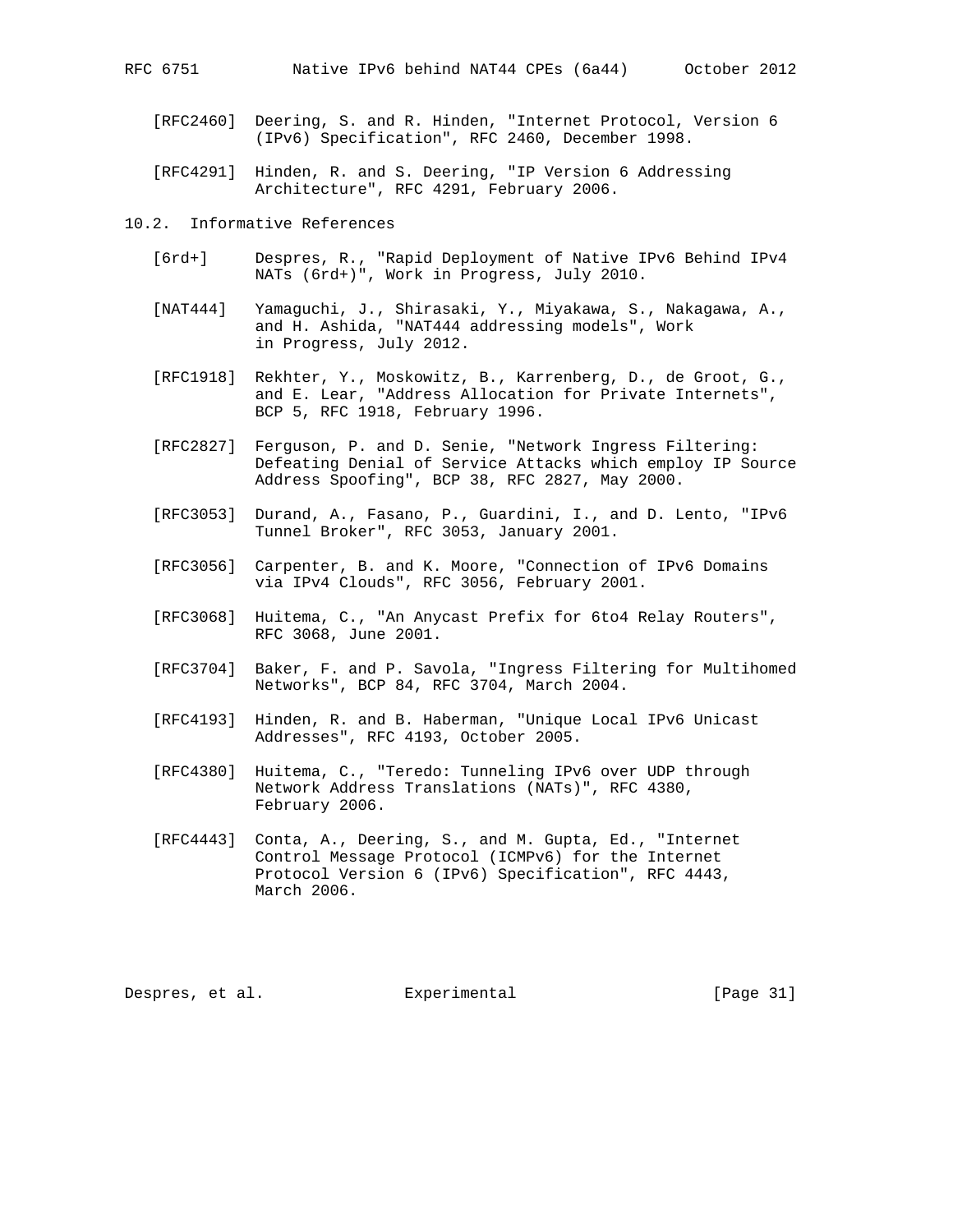- [RFC5245] Rosenberg, J., "Interactive Connectivity Establishment (ICE): A Protocol for Network Address Translator (NAT) Traversal for Offer/Answer Protocols", RFC 5245, April 2010.
- [RFC5569] Despres, R., "IPv6 Rapid Deployment on IPv4 Infrastructures (6rd)", RFC 5569, January 2010.
- [RFC5626] Jennings, C., Ed., Mahy, R., Ed., and F. Audet, Ed., "Managing Client-Initiated Connections in the Session Initiation Protocol (SIP)", RFC 5626, October 2009.
- [RFC5969] Townsley, W. and O. Troan, "IPv6 Rapid Deployment on IPv4 Infrastructures (6rd) -- Protocol Specification", RFC 5969, August 2010.
- [RFC5991] Thaler, D., Krishnan, S., and J. Hoagland, "Teredo Security Updates", RFC 5991, September 2010.
- [RFC6081] Thaler, D., "Teredo Extensions", RFC 6081, January 2011.
- [RFC6145] Li, X., Bao, C., and F. Baker, "IP/ICMP Translation Algorithm", RFC 6145, April 2011.
- [RFC6324] Nakibly, G. and F. Templin, "Routing Loop Attack Using IPv6 Automatic Tunnels: Problem Statement and Proposed Mitigations", RFC 6324, August 2011.
- [SAMPLE] Carpenter, B. and S. Jiang, "Legacy NAT Traversal for IPv6: Simple Address Mapping for Premises Legacy Equipment (SAMPLE)", Work in Progress, June 2010.
- [TheTool] de Saint-Exupery, A., "Wind, Sand and Stars", Chapter III (The Tool), 1939.

Despres, et al. Experimental [Page 32]